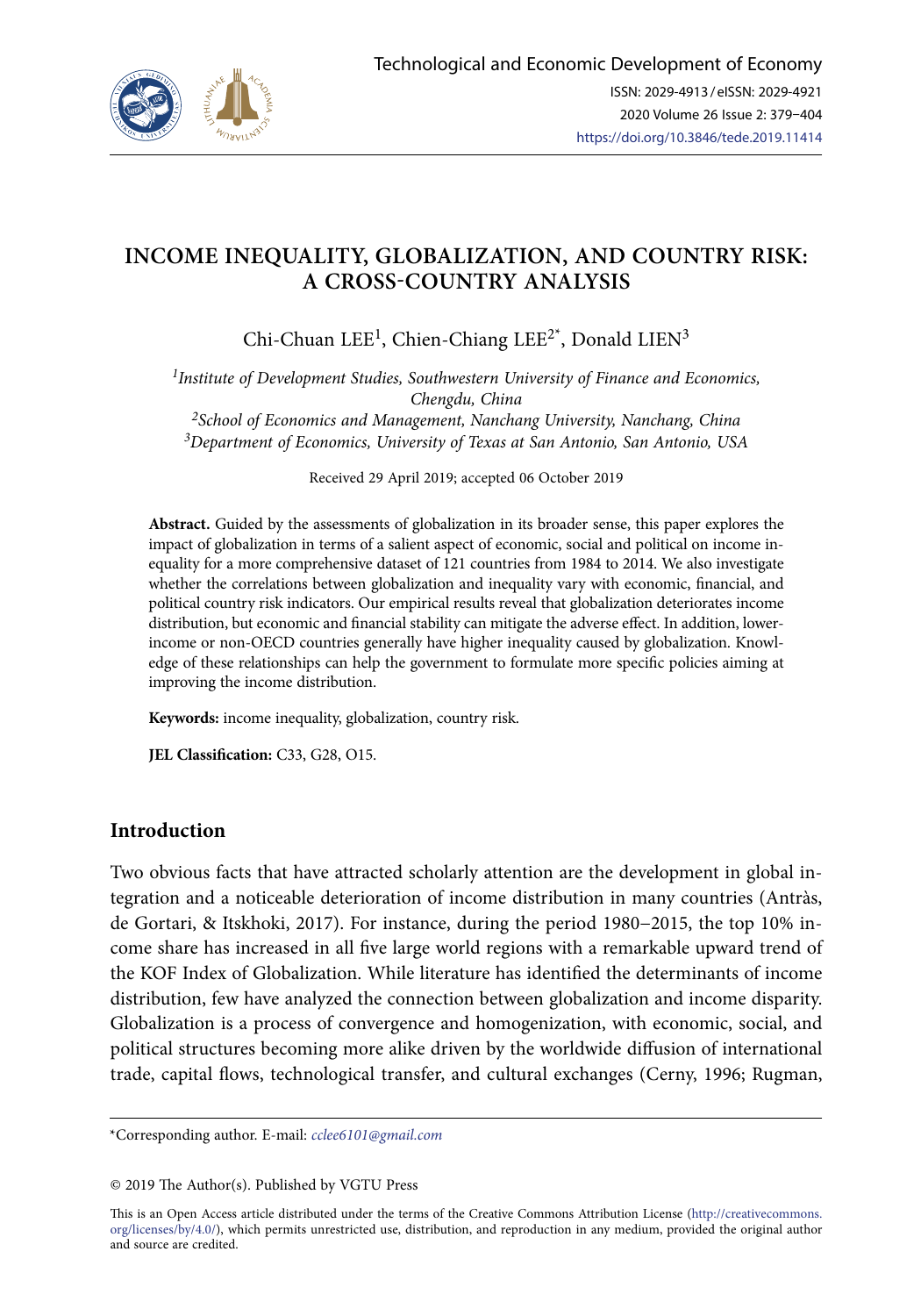2001). Although such changes may be beneficial to economic activities, we have no clear understanding of whether increasing inequality is the result of continued globalization. This question is somewhat unresolved and needs further investigation. In this paper, a comprehensive assessment of countries with different dimensions of globalization indicators helps resolve this debate.

The theoretical literature mainly focuses on various aspects of economic globalization and provides conflicting predictions on the globalization-inequality nexus through many different potential mechanisms. From the viewpoint of trade openness, the standard Heckscher-Ohlin (HO) mechanism and Stolper-Samuelson (SS) trade theorem provide a conceptual framework for analyzing trade-inequality linkage. These theories suggest that in a model with skilled and unskilled labors, the impact of trade varies with relative factor abundance and productivity differences. In this regard, trade openness is relatively more harmful to unskilled labors through decreasing income from unskilled labors and increasing income from capital in developed countries, thereby raising inequality within these countries. On the other hand, trade openness is relatively more beneficial to unskilled labors through increasing economic opportunities for unskilled labors, thereby lowering inequality. As to foreign direct investment (FDI), some earlier works indicate that capital inflows raise workers' productivity in the host country, thus resulting in narrowing the income difference (Mundell, 1957). Others, however, argue that capital inflows raise the demand of skilled workers compared with lowskilled, causing widening the inequality (Feenstra & Hanson, 1996). From the viewpoint of restrictions on capital account, one notable aspect is that financial globalization fosters risk sharing (Kose, Prasad, & Terrones, 2009). In this regard, countries can improve consumption smoothing and lower consumption volatility, thereby reducing income inequality<sup>1</sup>. However, another view argues that financial liberalization could come with crisis contagion due to its potential adverse risk-taking effects (Kose et al., 2009; Lane, 2013). Financial crisis associated with economic downturn may hurt the poor and increase inequality. These ambiguous findings leave regulators and policymakers with scant guidance and little consensus on the potential influence of globalization. In addition, the previous data limitations restrict the analysis solely to the single dimension of globalization only<sup>2</sup>. Using the KOF globalization database, our work aims to formulate a clearer understanding of the nexus between diverse measurements of globalization and inequality.

There is a small but increasing interest in the linkage between country risk and income inequality. From the economic and financial aspects, it is commonly advocated that economic and financial conditions are crucial in determining income distribution (Beck, Demirgüç-Kunt, & Levine, 2007; Demirgüç-Kunt & Levine, 2009). As pointed out by Furceri and Loungani (2018), financial globalization may increase financial access to the wealthy and

 $1$  Breen and García-Peñalosa (2005) indicate that macroeconomic volatility have a permanent effect on income distribution through the risk perception of risk. Higher consumption and growth volatility increase the perception of risk involved in economic decisions leading to lower wage demand and higher labour supply, and thereby increasing inequality.

 $2$  Although the overall importance of globalization for economic activities has been emphasized in the literature, there is less agreement on how to measure globalization in a consistent manner. The great majority of the research has focused on several indicators of financial integration without considering other important aspects of globalization.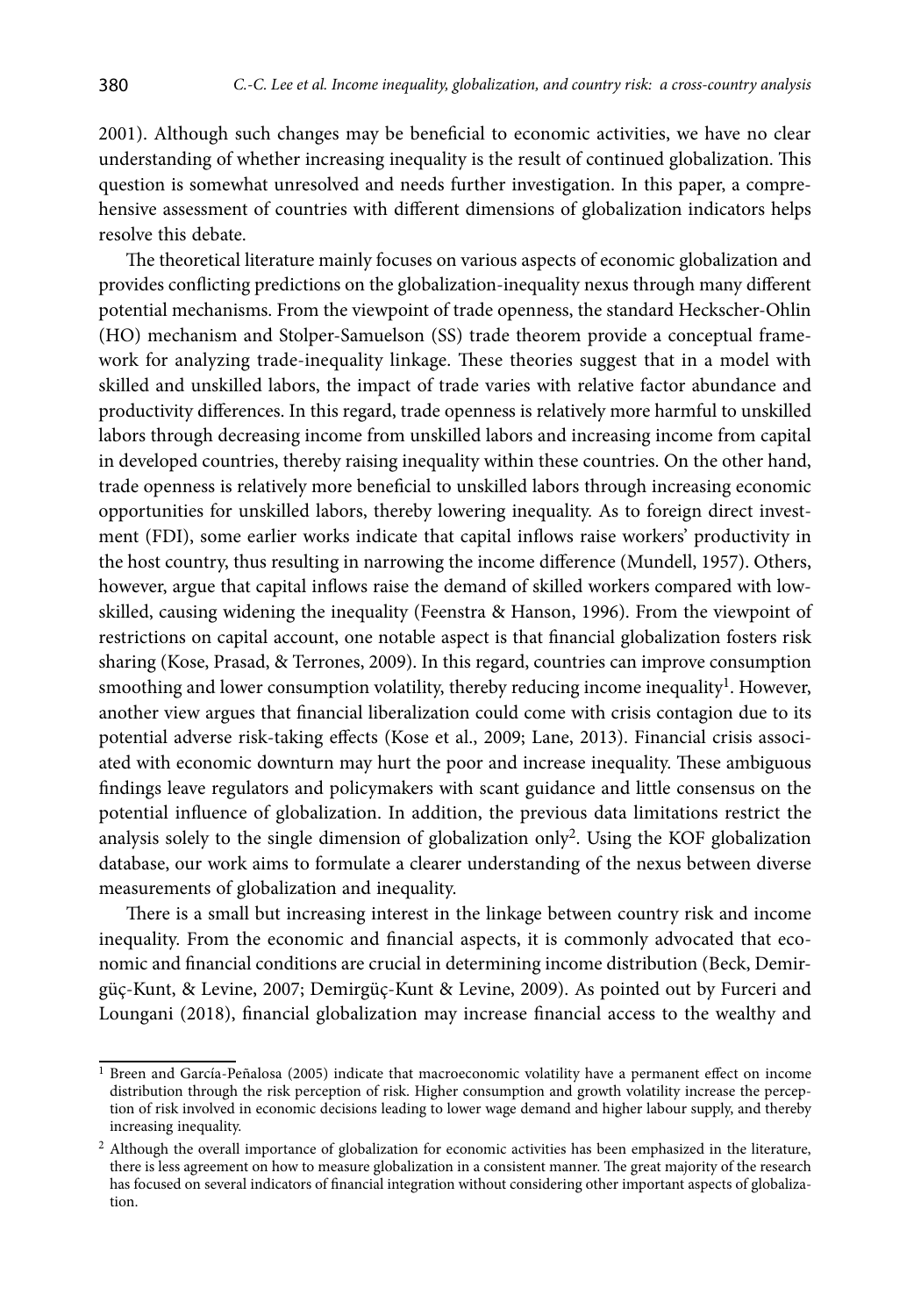thus rising inequality where financial institutions are weak. On the contrary, in the presence of sound institutions, this globalization may improve income distribution under better consumption smoothing and lower volatility. For the political angle, it is highlighted the legal system and institutions are essential for income distribution (Glaeser, Scheinkman, & Shleifer, 2003; Tebaldi & Mohan, 2010). In addition, several studies suggest that institutional quality may change the relationship between financial development, liberalization and income disparity (Delis, Hasan, & Kazakis, 2014; De Haan & Sturm, 2017). In summary, while the impacts of such country risk on income disparity have been investigated, previous studies have not considered the conditional effects of country risk when analyzing the impact of globalization on inequality. Adopting International Country Risk Guide (hereafter, ICRG) indexes, our study provides additional evidence to fill the literature gap.

Using a more comprehensive yearly dataset of 121 countries from 1984 to 2014, this paper not only assesses the impacts of globalization on income inequality, but also discusses how country risk shape the above-mentioned relation. The contributions of this research are fivefold. First, we extend the existing research by examining how economic, social, and political globalizations affect income inequality. Second, the two-step GMM dynamic panel estimator is applied to control the endogeneity. It is useful in amending the omitted variable bias and the inconsistency caused by reverse causality. Third, we incorporate the important role of country risks. Our analyses thus help explain the previous conflicting findings. Fourth, we further investigate the individual effects of subcomponents of economic risk, financial risk, and political risk. Fifth, to address the homogeneity problem in the panel data, countries are separated into high- and low-income, OECD and non-OECD groups.

The remainder of the article proceeds as follows. Section 1 presents the theoretical foundations and surveys relevant literature on income inequality. Section 2 outlines the methodology. Section 3 describes the data and their sources, while the results are assessed in Section 4. Finally, the last section concludes.

## **1. Theoretical foundations and related literature**

A sizable body of literature has learned the evolution of globalization and its relation to economic growth (Dawson, 2003; Dreher, 2006; Neto & Veiga, 2013; Lee, Lee, & Chiou, 2017a). Following such interest, some researchers have begun paying close attention to possible determinants of income distribution. An important strand of the debate is that the institutions and policies associated with globalization and liberalization may have an enhancing influence on economic activities, but with the sacrifice of income distribution (Das & Mohapatra, 2003; Bergh & Nilsson, 2010; De Haan & Sturm, 2017).

Nevertheless, the discussion on globalization-inequality nexus remains scarce. Previous contributions to this topic have tended to measure economic globalization using various indicators of openness, such as flows of trade, international capital flows, and restrictions on the capital account. As mentioned earlier, the standard trade theory of HO and SS postulate that trade openness reduces the wage gap between high and low-skilled labor in less developed countries (LDCs). Conversely, trade liberalization will deteriorate the income distribution in developed countries which have more abundant high-skill factors (Asteriou,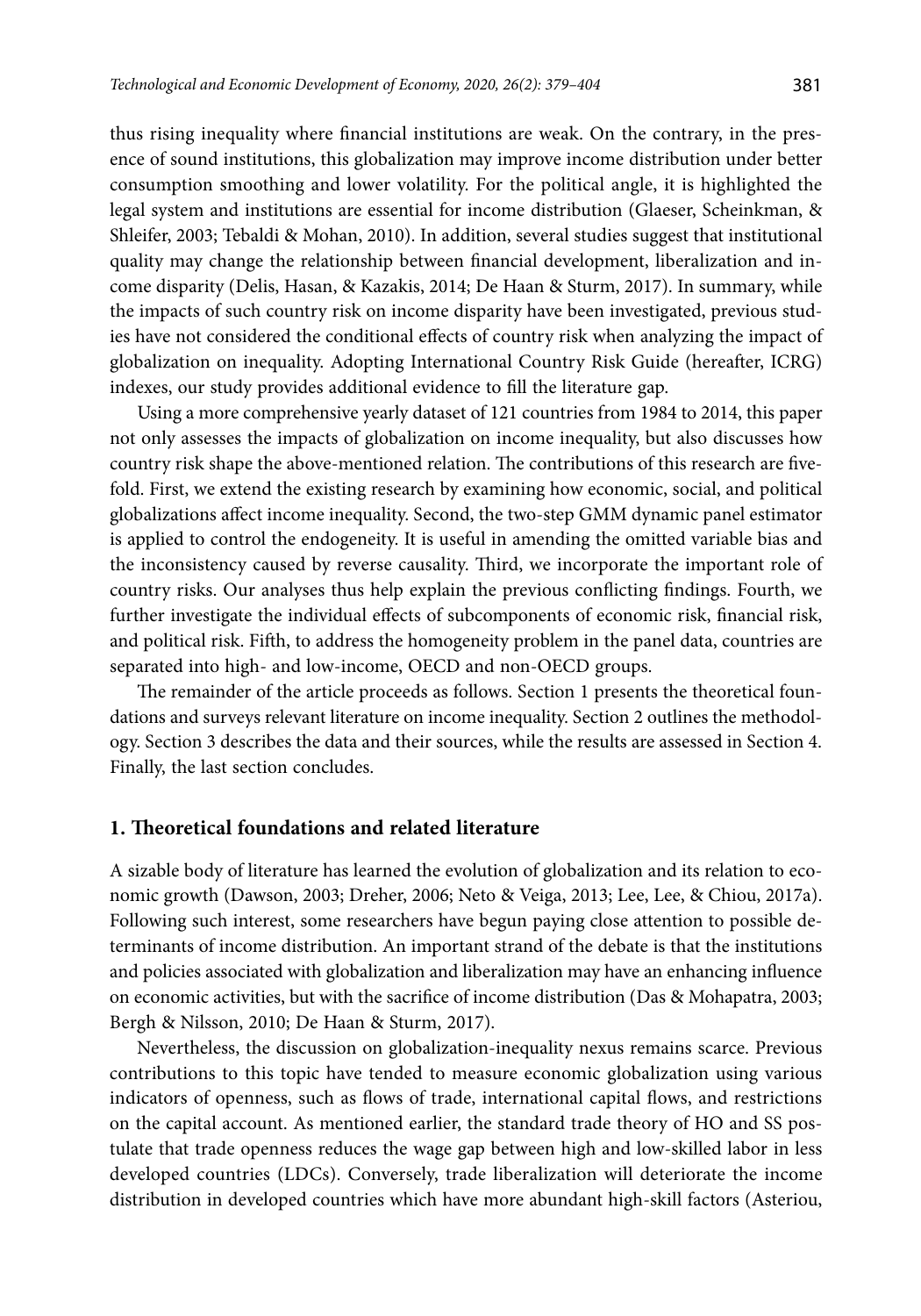Dimelis, & Moudatsou, 2014; Turnovsky & Rojas-Vallejos, 2018). As to the perspective of international capital flows, Mundell (1957) argues FDI inflows would increase labor income and decrease the firm's profitability, thereby improving inequality in capital-scarce countries. On the contrary, this effect would increase inequality in capital-abundant countries. As noted by Feenstra and Hanson (1997), the relative demand for skilled labor raises with FDI. When considering the outsourcing activities, DCs decrease demand for less-skilled labor, which rise income inequality, while LDCs raises the demand for less-skilled labor, which lessen inequality. With regard to capital account restrictions, Bumann and Lensink (2016) present a theoretical model showing that capital account liberalization narrows income gap only after certain financial depth has been achieved. Differently, Furceri and Loungani (2018) find that the inequality-widening effect of capital account openness is stronger in countries with weak financial development and financial inclusion.

Empirical evidence is also inconclusive due to a wide range of methodologies and different countries and periods as samples for the empirical analyses. Noteworthy, globalization is a composite process encompassing cultural, social, economic, and political effects (Held, McGrew, Goldblatt, & Perraton, 2000). The various dimensions of globalization may not uniformly affect income inequality. Several arguments in the literature suggest that not only political integration but also social integration are relevant to inequality (Dreher & Gaston, 2008; Bergh & Nilsson, 2010). From the social aspect, Atkinson (1997) argues that wage gaps come from n shifts in the demand for skill and changes in social norms. As to political perspective, Dreher and Gaston (2007) find declining unionization and decentralized wage bargaining are likely to increase inequality.

Only few researches have looked over the influence of diverse aspects of globalization on inequality. Based on the KOF Index, Dreher and Gaston (2008) show that globalization exacerbates income differences in OECD economies. Their empirical results show no robust impact on inequality in LDCs. Following this vein, Bergh and Nilsson (2010) further investigate how globalization and liberalization increase income gap by adopting the KOF Index, the Economic Freedom Index (EFI), and the Standardized World Income Inequality Database (hereafter, SWIID). Evidence shows that trade liberalization, deregulation as well as social globalization have a robust positive effect on inequality. They conclude that economic freedom reforms rise inequality mostly in DCs, while social aspect of globalization is more significant in LDCs. The detailed survey of related studies is provided in Table A1.

#### **2. Methodology**

In current paper, we explore the influence of globalization on inequality. To account for potential endogeneity problem in the data, we start with two-step GMM estimation. The benchmark model is:

$$
INEQ_{i,t} = \alpha_1 INEQ_{i,t-1} + \alpha_2 GLOB_{i,t} + \beta z_{i,t} + \eta_i + \varepsilon_{i,t},
$$
\n<sup>(1)</sup>

where *i* identifies the cross-sectional unit, and *t* denote the time period. The Variable  $INEQ$ <sub>*tt*</sub> represent income inequality. The term  $GLOB<sub>i,t</sub>$  comprises different aspects of globalization, while term  $z_{i,t}$  includes control variables. Term  $\alpha_1$  is the estimated persistence coefficient. Finally,  $\eta_i$  is the country-specific effect, and  $\varepsilon_{i,t}$  is the error term.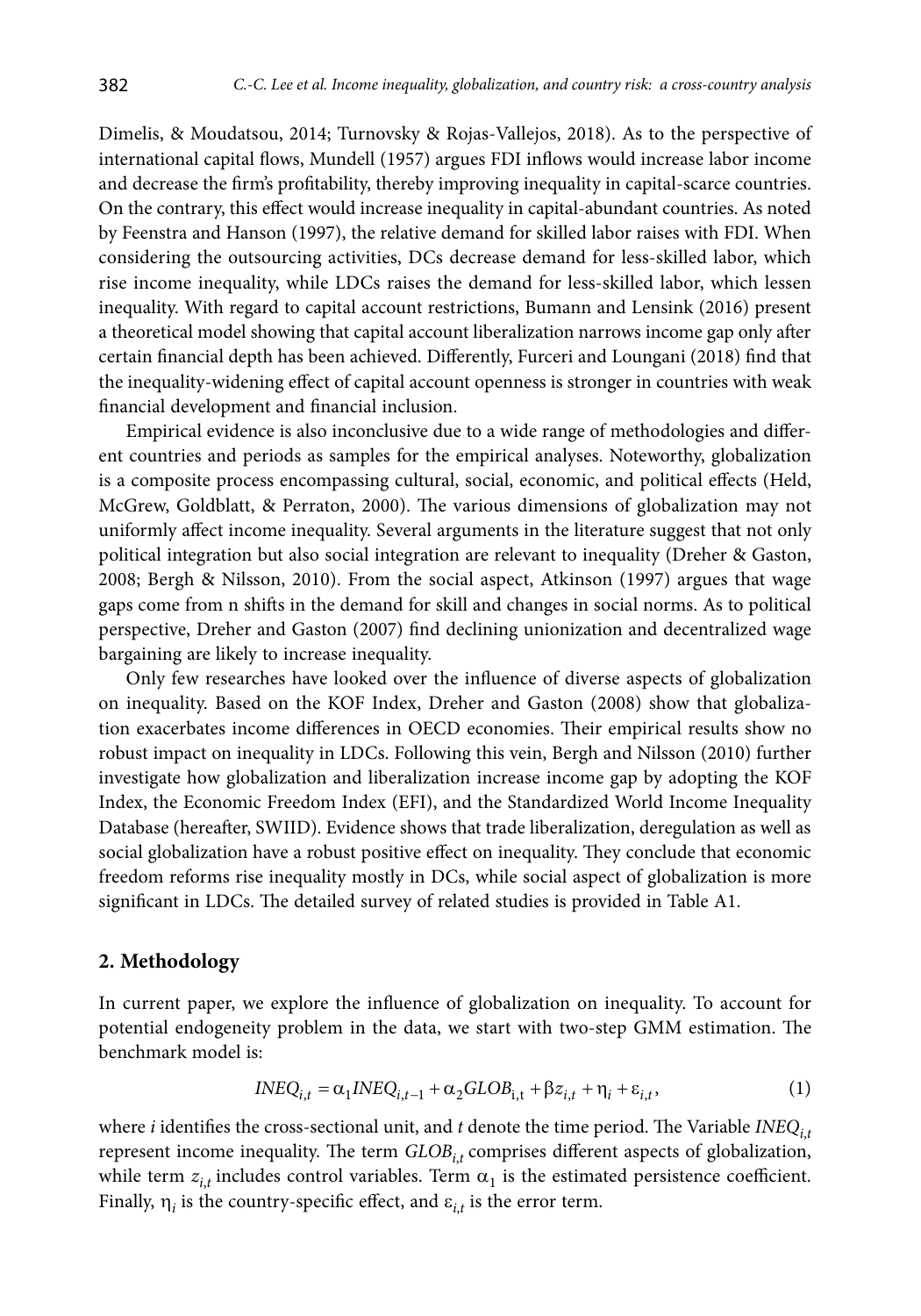The dynamic GMM estimator of Arellano and Bond (1991) controls for unobserved country-specific effects by taking the first-differences. Thus, the previous equation can be rewritten as:

$$
\Delta INEQ_{i,t} = \alpha_1 \Delta INEQ_{i,t-1} + \alpha_2 \Delta GLOB_{i,t} + \beta \Delta z_{i,t} + \Delta \varepsilon_{i,t},\tag{2}
$$

where  $\Delta$  is the first-difference operator. Consistency of the estimator relies on the validity of the instruments. Following Blundell and Bond (2000), we consider the Sargan test and the Arellano-Bond test. The former examines the validity of the instruments, while the latter test for no second-order serial correlation.

The examination in Equation (1) allows us to discover the influence of globalization on inequality. However, the aforementioned linkage may vary with country risk. In this regard, the benchmark model is modified by incorporating the interaction term as:

$$
INEQ_{i,t} = \alpha_1 INEQ_{i,t-1} + \alpha_2 GLOB_{i,t} + \alpha_3 GOLB_{i,t} \times RC_{i,t} + \beta z_{i,t} + \eta_i + \varepsilon_{i,t},
$$
 (3)

where,  $RC_{i,t}$  comprises different aspects of country risk. This equation enables us to check if globalization has impacts on inequality and if the inclusion of country risk variables will alter the globalization-inequality relationship or not. The parameters  $\alpha_2$  and  $\alpha_3$  capture the direct and conditional effect of globalization, respectively. Based on these parameters, we explore four hypotheses as follows:

- (i) When  $\alpha_2 > 0$  and  $\alpha_3 > 0$ , globalization have an enhancing effect on inequality, and the country risk ratings further increase this effect. In other words, globalization deteriorates income distribution, and this deleterious effect is stronger where country risk is low.
- (ii) When  $\alpha_2 > 0$  and  $\alpha_3 < 0$ , globalization have an enhancing effect on inequality, and the country risk ratings further decrease this effect. In other words, globalization deteriorates income distribution, but this deleterious effect is weaker where country risk is low.
- (iii) When  $\alpha_2$  < 0 and  $\alpha_3$  > 0, globalization have a reducing effect on inequality, and the country risk ratings further decrease this effect. In other words, globalization improves income inequality, and this favorable effect is weaker where country risk is low.
- (iv) When  $\alpha_2 < 0$  and  $\alpha_4 < 0$ , globalization have a reducing effect on inequality, and the country risk ratings further increase this effect. In other words, globalization improves income inequality, and this favorable effect is stronger where country risk is low.

## **3. Data description**

We use an annual dataset across 121 countries from 1984 to 2014. Table A2 and A3 of Appendix offer information on countries covered. The Gini coefficients are taken from Solt's (2009) SWIID, with 0 being more equal distribution and 100 being less equal distribution. To proxy for globalization, we adopt Dreher's (2006) KOF, with 1 being low and 100 being high. The measure for country risk takes ICRG constructed by the PRS Group. Compare to other credit rating systems, e.g., Moody's and S&P ratings, the ICRG provides detailed and consistent monthly ratings for 140 countries dating back to 1984. In addition, the ICRG rating provides multidimensional assessments of country risk, which facilitate the comparative assessments for investors (Lee, Lee, & Ning, 2017b; Lee & Lee, 2018, 2019). It comprises of 22 variables, under three subcategories of risk. The economic risk ratings provide measures of a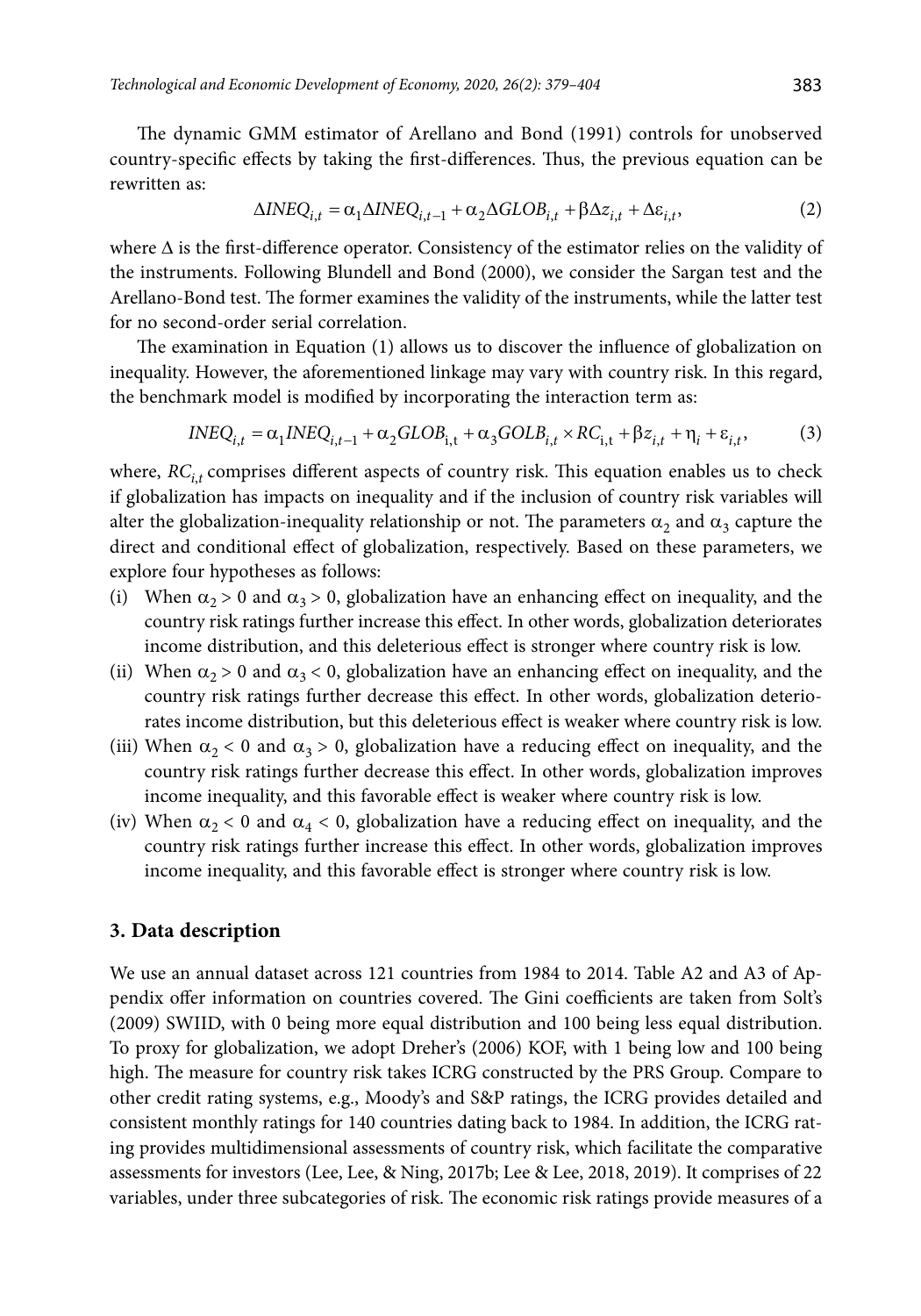country's economic conditions, while the financial risk ratings reflect the ability to meet its financial obligations. The political risk ratings evaluate a country's socioeconomic conditions and political stability. Higher the rating score denotes lower risk. In addition, consistent with the extensive literature, other control variables, including inflation, GDP per capita, government expenditure, credit to the private sector, population, education, and life expectancy, are included in our analysis. These variables come from World Development Indicators [WDI] (2015). All detailed description of variables is given in Table A4 of Appendix.

To make valid comparisons of the influence of different country risk, we assess the separate effects of 22 sub-factors of country risk. Among them are 5 economic risks, 5 financial risks and 12 political risks. For revealing the separate effect for different country groups, we split our country samples into high- and low-income groups as well as OECD and non-OECD based on their income level and development status. Tables A2 and A3 give the list of country groups.

## **4. Empirical results**

#### **4.1. The basic discovery**

One concern in our current specifications may be the potential endogeneity of the lagged dependent variable. Another possible endogeneity comes from country risk because it is determined by economic and political factors (Pástor & Veronesi, 2012). To account for these endogeneity biases, the lagged variables of income inequality and country risk are used as possible instrumental variables. Table 1 reports the estimation results for Equation (1) by using two-step GMM dynamic panel estimator. Columns (1)−(4) reflects the effects of overall, economic, social, and political globalizations. The validity of the instruments is assessed by the Sargan test and second-order autocorrelation test. All specifications pass both tests, confirming valid instruments. For the persistence measures, all these specifications show the persistence of income inequality. As to the globalization effect, overall globalization is significantly and positively related to inequality, which appears to be impelled by economic and political globalization. These results suggest that globalization deteriorates income distribution, which is consistent with Dreher and Gaston (2008), Bergh and Nilsson (2010), Ezcurra and Rodríguez-Pose (2013), and De Haan and Sturm  $(2017)^3$ .

Regarding the effects of control variables, evidence reveals that most of estimates reach statistical significance. The coefficient of INF is significantly positive, suggesting that inequality increase with inflation, which is in line with Beck et al. (2007), Dobson and Ramlogan-Dobson (2010). Conversely, GDPPC and CREDIT are significantly negative, implying that inequality decrease with economic and financial development. They are consistent with the findings of Beck et al. (2007), Gimet and Lagoarde-Segot (2011). Results also show that LNPOP has a significantly enhancing effect, while LIFEEXP has a significantly diminishing effect. However, GOVEXP and EDU are insignificant.

 $3$  We also consider the direct impact of country risk and the famous U curve by adding the square term of globalization index. As shown in Table A5 of Appendix, evidence shows that one or the other of the globalization indicators becomes insignificant when we incorporate them in models simultaneously.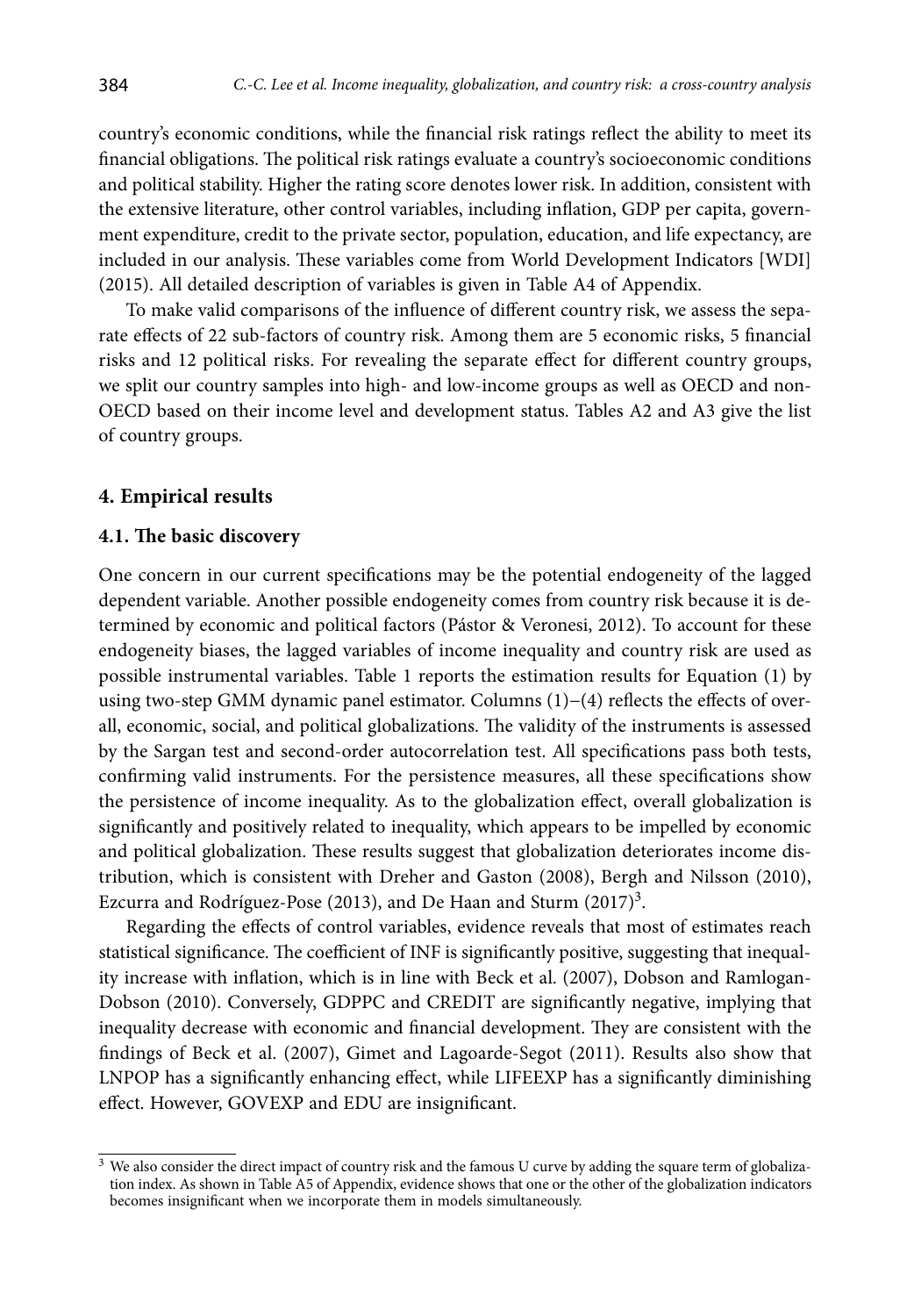|                 |          | Model-1 |              |                | Model-2 |              | Model-3  |         |              | Model-4  |         |              |
|-----------------|----------|---------|--------------|----------------|---------|--------------|----------|---------|--------------|----------|---------|--------------|
|                 | Coef.    |         | S.E.         | Coef.t         |         | S.E.         | Coef.    |         | S.E.         | Coef.    |         | S.E.         |
| $Gini(-1)$      | 0.655    | $***$   | 0.011        | $***$<br>0.657 |         | 0.011        | 0.658    | $***$   | 0.011        | 0.657    | $***$   | 0.010        |
| <b>OVERGLOB</b> | 0.020    | $***$   | 0.006        |                |         |              |          |         |              |          |         |              |
| <b>ECOGLOB</b>  |          |         |              | 0.010          | $**$    | 0.005        |          |         |              |          |         |              |
| <b>SOCGLOB</b>  |          |         |              |                |         |              | 0.002    |         | 0.006        |          |         |              |
| <b>POLGLOB</b>  |          |         |              |                |         |              |          |         |              | 0.012    | $***$   | 0.004        |
| INF             | 0.001    | $**$    | $3.48E - 04$ | 0.001          | $**$    | $3.03E - 04$ | 0.001    | $**$    | $3.36E - 04$ | 0.001    | $**$    | $3.38E - 04$ |
| <b>LNGDPPC</b>  | $-1.449$ | $***$   | 0.297        | $-1.253$       | $***$   | 0.292        | $-1.228$ | $***$   | 0.295        | $-1.435$ | $***$   | 0.297        |
| <b>GOVEXP</b>   | 0.003    |         | 0.010        | 0.010          |         | 0.011        | 0.003    |         | 0.009        | $-0.008$ |         | 0.010        |
| <b>CREDIT</b>   | $-0.004$ | $**$    | 0.002        | $-0.004$       | $\ast$  | 0.002        | $-0.004$ | $**$    | 0.002        | $-0.004$ | $***$   | 0.002        |
| <b>LNPOP</b>    | 2.316    | $***$   | 0.451        | 3.114          | $***$   | 0.440        | 3.334    | $***$   | 0.414        | 2.840    | $***$   | 0.441        |
| <b>EDU</b>      | 0.003    |         | 0.003        | 0.002          |         | 0.003        | 0.004    |         | 0.003        | 0.006    | $\ast$  | 0.003        |
| <b>LIFEEXP</b>  | $-0.128$ | $***$   | 0.025        | $-0.158$       | $***$   | 0.026        | $-0.150$ | $***$   | 0.028        | $-0.147$ | $***$   | 0.029        |
| Observations    |          | 1741    |              |                | 1741    |              |          | 1741    |              |          | 1741    |              |
| AR(2)           |          | (0.218) |              |                | (0.105) |              |          | (0.097) |              |          | (0.068) |              |
| Sargan test     |          | (0.378) |              |                | (0.320) |              |          | (0.407) |              |          | (0.382) |              |

Table 1. Income inequality and globalization, dynamic GMM analysis

To further account for the conditional effect country risk, Tables 2−5 present the estimated results for the extended model of Equation (3). In Table 2, we provide the estimation results when overall globalization index is considered. Columns (1)−(3) reflect the interaction effects of economic, financial and political risks associated with overall globalization. The coefficients of globalization are significantly positive in columns (1)−(2), illustrating that after accounting for economic and financial risks, the inequality-widening effect still exists. The interaction term between globalization and financial risk rating is negatively associated with income inequality. Recall that higher ICRG rating scores denote lower risk. The inequality-widening effect lessens with financial stability<sup>4</sup>. This finding is similar to Furceri and Loungani (2018) who report that financial globalization causes a larger increase in inequality for weak financial institutions countries. In other words, financial system stability is a crucial prerequisite for the efficient allocation of resources creating conditions to lighten the deleterious impact of globalization. As far as the political effects are concerned, we find that the influence of globalization becomes insignificant. Instead, the effects of political risk interacting with globalization are positively associated with inequality. The positive sign of the interaction term suggests that a decrease in political risk would further enhance the inequality through globalization. De Haan and Sturm (2017) find that the inequality-widening effect of liberalization is higher when a country has a better quality of political institutions.

<sup>&</sup>lt;sup>4</sup> The coefficient of our interest here is  $dINEQ/dGLOB = \alpha_2$  in Equation (3) which tell us about the size of impact for globalization. After considering the heterogeneity of country risk, the net effect of globalization can be estimated by  $dINEQ/dGLOB = \alpha_2 + \alpha_3 \times RC$ . After accounting for economic risk, the net impact of globalization would be  $dNEC/dGLOB = 0.024 - 0.004 \times 0.71 = 0.021$  as the average level of economic risk is 0.71. This effect is lower than the impact of globalization without taking into account the country risk.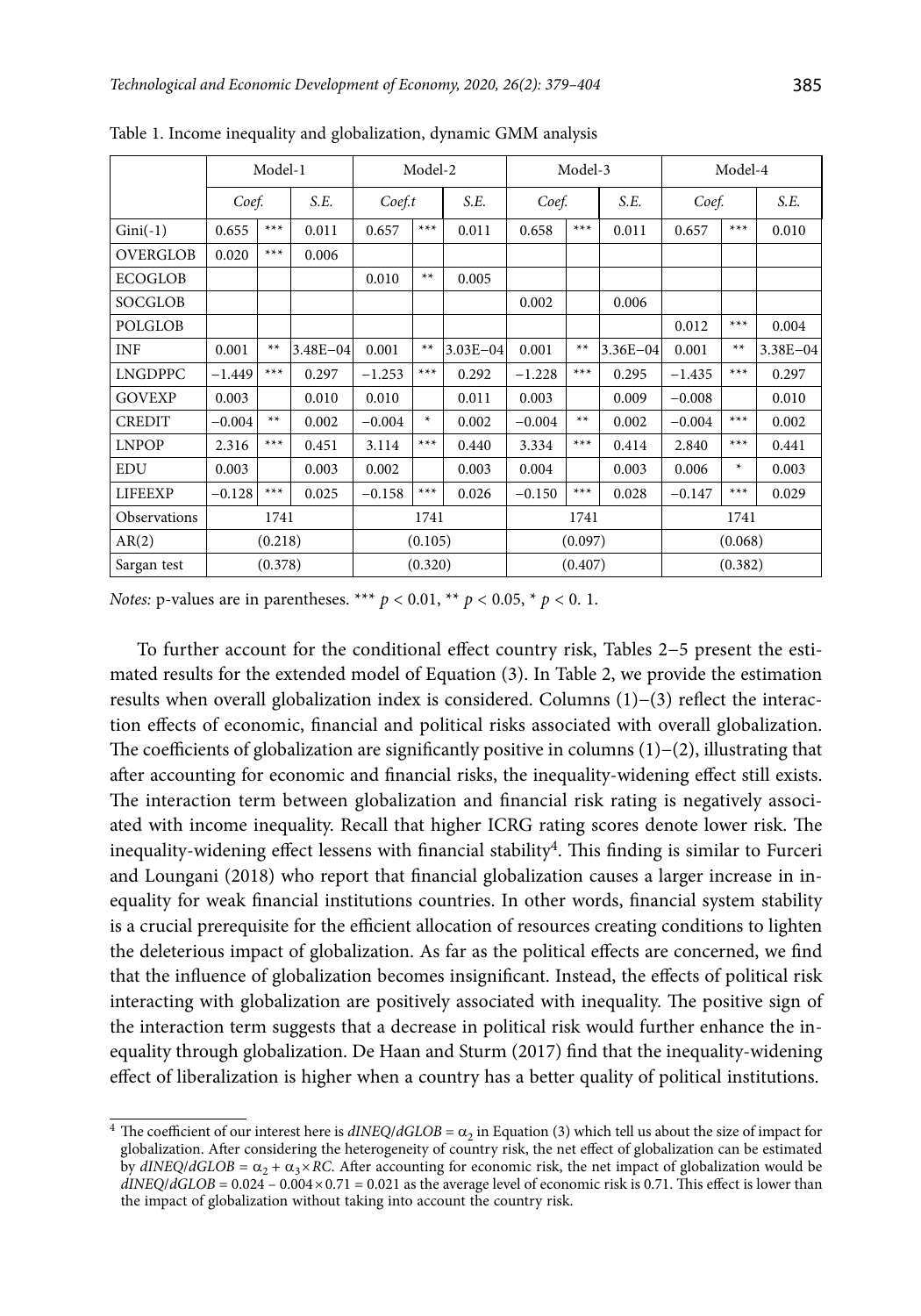|                     |          | Model-1 |             |             | Model-2 |             | Model-3        |         |             |
|---------------------|----------|---------|-------------|-------------|---------|-------------|----------------|---------|-------------|
|                     | Coef.    |         | S.E.        | Coef.       |         | S.E.        | Coef.          |         | S.E.        |
| $Gini(-1)$          | 0.661    | $***$   | 0.012       | 0.659       | $***$   | 0.012       | $***$<br>0.661 |         | 0.011       |
| <b>OVERGLOB</b>     | 0.024    | $***$   | 0.007       | 0.018       | $***$   | 0.006       | 0.003          |         | 0.011       |
| <b>OVERGLOB×ECO</b> | $-0.004$ |         | 0.003       |             |         |             |                |         |             |
| <b>OVERGLOB×FIN</b> |          |         |             | $-0.006$    | $**$    | 0.003       |                |         |             |
| <b>OVERGLOB×POL</b> |          |         |             |             |         |             | 0.009          | $**$    | 0.004       |
| <b>INF</b>          | 0.001    | $**$    | $4.3E - 04$ | 0.001       | $**$    | $2.9E - 04$ | 0.001          | $**$    | $3.5E - 04$ |
| <b>LNGDPPC</b>      | $-1.177$ | $***$   | 0.319       | $-1.076$    | $***$   | 0.295       | $-1.348$       | $***$   | 0.309       |
| <b>GOVEXP</b>       | 0.007    |         | 0.012       | 0.005       |         | 0.010       | $-0.006$       |         | 0.010       |
| <b>CREDIT</b>       | $-0.006$ | $**$    | 0.003       | $-0.004$    | $**$    | 0.002       | $-0.001$       |         | 0.002       |
| <b>LNPOP</b>        | 2.262    | $***$   | 0.473       | 2.987       | $***$   | 0.438       | 1.690          | $***$   | 0.400       |
| <b>EDU</b>          | 0.001    |         | 0.003       | $4.7E - 05$ |         | 0.003       | 0.004          |         | 0.003       |
| <b>LIFEEXP</b>      | $-0.135$ | $***$   | 0.028       | $-0.156$    | $***$   | 0.025       | $-0.093$       | $***$   | 0.028       |
| Observations        |          | 1741    |             |             | 1741    |             | 1741           |         |             |
| AR(2)               |          | (0.367) |             |             | (0.075) |             |                | (0.385) |             |
| Sargan test         |          | (0.545) |             | (0.416)     |         |             | (0.424)        |         |             |

Table 2. The effects of overall globalization under separate aspects of country risk

It is noteworthy that several studies assume that economic freedom is exogenous to inequality (e.g., Scully, 2002; Carter, 2007). While Berggren (1999) discusses the importance of detecting the potential reverse causality, their empirical results indicate no serious problem of endogeneity. However, some recent studies argue that globalization may well be both a cause and an effect of inequality (see, for example, Gradstein, 2007; Bergh & Nilsson, 2010, 2014; Graafland & Lous, 2018). In this regard, one concern in our current specifications may be the endogeneity problem due to potential reverse causality from income inequality to globalization.

Following Boubakri, Cosset, Debab, and Valéry (2013), we first conduct causality tests in both directions. The bivariate heterogeneous panel causality test of Dumitrescu and Hurlin (2012) is utilized. The results of Table A6 support the bi-directional relation, which means the reverse causality from inequality to globalization should be examined. The dynamic GMM estimators provided earlier already settle endogeneity bias and reverse causality running from income inequality to globalization. This approach has been widely used to handle the problems of joint endogeneity (Dreher & Gaston, 2008; Bergh & Nilsson, 2010; Becerra, Cavallo, & Scartascini, 2012; Boubakri et al., 2013).

In addition, we further use some econometric methods to rule out the reverse causality. As mentioned above, one potential source of bias in these specifications is the possible endogeneity of globalization and country risk. Berggren (1999), for example, argues that it cannot be completely excluded the possibility that economic freedom is influenced by income inequality. In his analysis, this concern is addressed by the freedom observations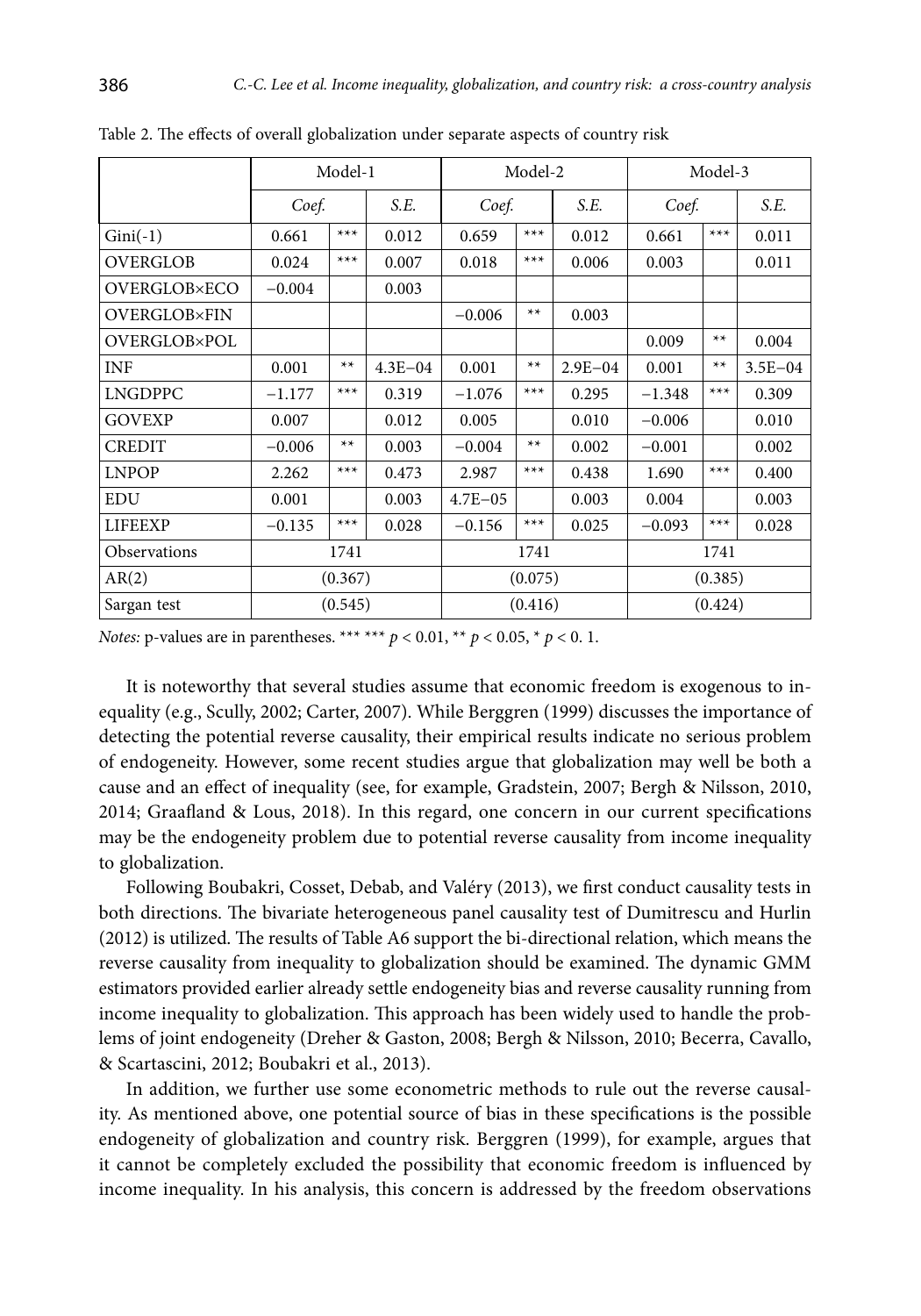being prior in time to all of the income equality observations. Similar strategy is used by Adam (2008), Galor, Moav, and Vollrath (2009), Bergh and Nilsson (2010, 2014), Becerra et al. (2012), Ezcurra and Rodríguez-Pose (2013), Bennett and Nikolaev (2017), Graafland and Lous (2018) in the related literature. Following this vein, we also replicate the analysis by regressing income inequality on lagged globalization and country risk. Table A7 of Appendix summarizes the estimated results for globalization and country risk indexes. These results are consistent with our main hypothesis.

Following Bergh and Nilsson (2010), Becerra et al. (2012), the present analysis conducts a cross-sectional model to minimize reverse causality issues by using the end-period Gini and the period averages of the explanatory variables. Table A8 of Appendix presents the estimation results. Although the globalization indicator becomes insignificant, the interaction term between globalization and country risk rating is still negatively associated with income inequality. These results provide robust evidence that verifies our preliminary finding that that globalization is beneficial to income distribution for those with lower economic, financial, and political risks.

To explore how disparate aspects of globalization affect income inequality, we perform the analysis with the subcomponents of globalization. Tables 3−5 provide the estimated results when economic, social, or political globalization is separately adopted. From the economic globalization viewpoint, the estimation results are rather similar to those of overall globalization. Evidence shows that globalization deteriorates income distribution, but financial stability can mitigate the aforementioned adverse effect. As to the social globalization perspective, the estimation results reveal that a higher level of globalization worsens inequality, but economic and financial stabilities mitigate the adverse effect of globalization. Therefore, for strategic and policy initiatives to reduce income gap, economic and financial stability should take on a greater priority. Different from economic and social globalization, economic and financial risk play little role in affecting the political globalization-inequality nexus. When the effects of economic, social, and political globalization are conditional on political aspect of country risk, the impacts of these dimensions of globalization have become insignificant or even negative5. However, the interaction effects of globalization and political risk are significantly positive in most cases.

|                    |          | Model-1 |       |          | Model-2 |       |       | Model-3 |       |
|--------------------|----------|---------|-------|----------|---------|-------|-------|---------|-------|
|                    | Coef.    |         | S.E.  | Coef.    |         | S.E.  | Coef. |         | S.E.  |
| $Gini(-1)$         | 0.660    | $***$   | 0.013 | 0.661    | $***$   | 0.012 | 0.661 | $***$   | 0.010 |
| <b>ECOGLOB</b>     | 0.015    | $**$    | 0.006 | 0.015    | $***$   | 0.005 | 0.003 |         | 0.007 |
| <b>ECOGLOB×ECO</b> | $-0.005$ |         | 0.003 |          |         |       |       |         |       |
| <b>ECOGLOB×FIN</b> |          |         |       | $-0.009$ | $***$   | 0.002 |       |         |       |

Table 3. The effects of economic globalization under separate aspects of country risk

<sup>5</sup> As shown in Tables 3−5, when the effects of globalization are conditional on political risk, the coefficients of economic and social globalization on inequality are insignificant, while political globalization has a significantly negative impact on inequality.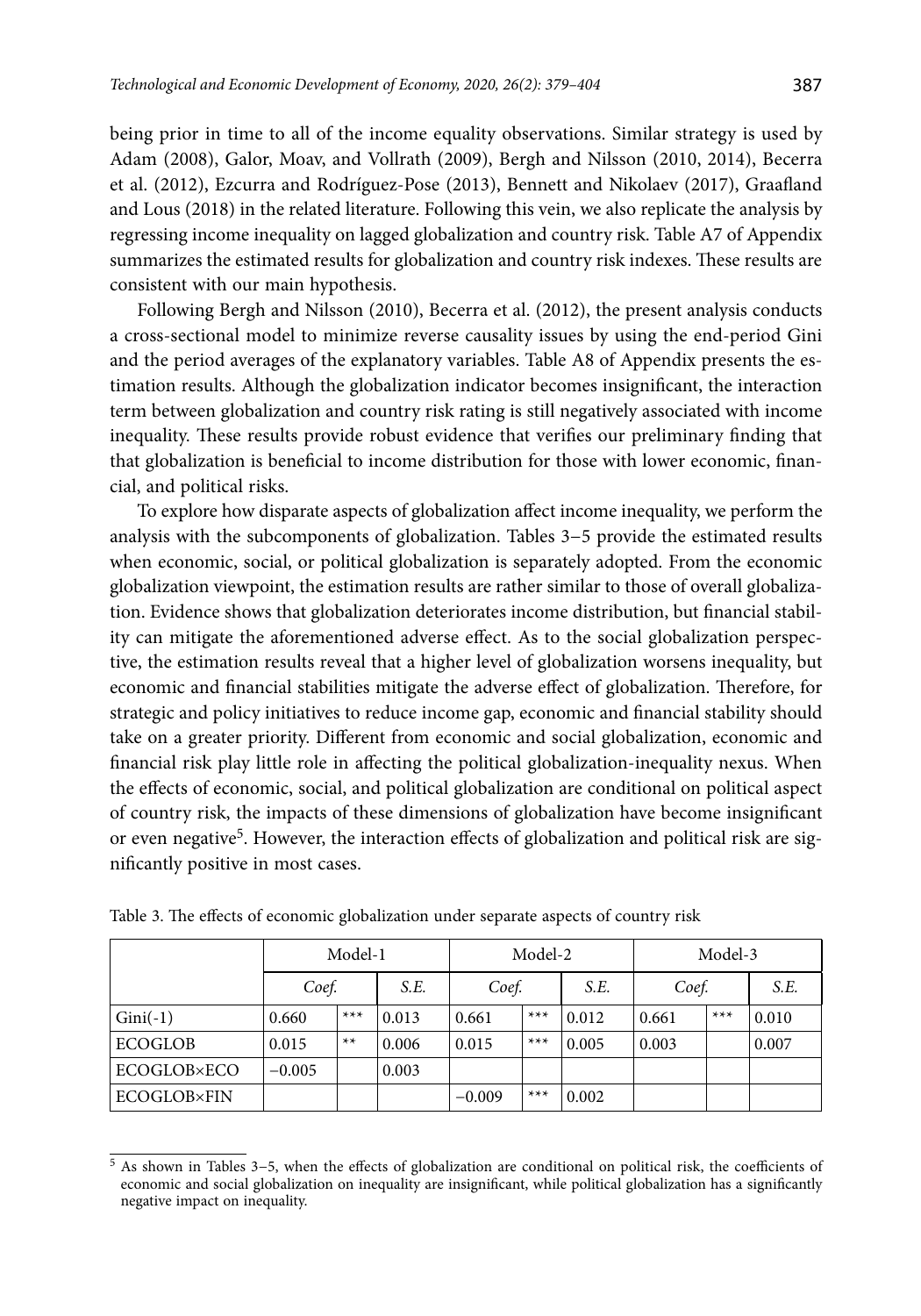|                     |             | Model-1 |             |          | Model-2 |             |          | Model-3 |             |
|---------------------|-------------|---------|-------------|----------|---------|-------------|----------|---------|-------------|
|                     | Coef.       |         | S.E.        | Coef.    |         | S.E.        | Coef.    |         | S.E.        |
| <b>ECOGLOB×POL</b>  |             |         |             |          |         |             | 0.006    |         | 0.003       |
| <b>INF</b>          | 0.001       | $**$    | $4.1E - 04$ | 0.001    | $**$    | $2.9E - 04$ | 0.001    | $**$    | $3.2E - 04$ |
| <b>LNGDPPC</b>      | $-0.819$    | $**$    | 0.338       | $-1.003$ | $***$   | 0.248       | $-1.147$ | $***$   | 0.309       |
| <b>GOVEXP</b>       | 0.017       |         | 0.014       | 0.008    |         | 0.011       | 0.002    |         | 0.011       |
| <b>CREDIT</b>       | $-0.006$    | $**$    | 0.003       | $-0.004$ | $**$    | 0.002       | $-0.001$ |         | 0.002       |
| <b>LNPOP</b>        | 2.979       | $***$   | 0.477       | 3.541    | $***$   | 0.460       | 2.277    | $***$   | 0.400       |
| <b>EDU</b>          | $9.1E - 05$ |         | 0.003       | $-0.002$ |         | 0.003       | 0.003    |         | 0.003       |
| <b>LIFEEXP</b>      | $-0.171$    | $***$   | 0.029       | $-0.171$ | $***$   | 0.024       | $-0.130$ | $***$   | 0.028       |
| <b>Observations</b> |             | 1741    |             |          | 1741    |             |          | 1741    |             |
| AR(2)               |             | (0.250) |             |          | (0.060) |             |          | (0.242) |             |
| Sargan test         |             | (0.501) |             |          | (0.414) |             |          | (0.382) |             |

*End of Table 3*

*Notes:* p-values are in parentheses. \*\*\**p* < 0.01, \*\**p* < 0.05, \**p* < 0.1.

|                |          | Model-1 |             |          | Model-2 |             | Model-3      |        |             |  |
|----------------|----------|---------|-------------|----------|---------|-------------|--------------|--------|-------------|--|
|                | Coef.    |         | S.E.        | Coef.    |         | S.E.        | Coef.        |        | S.E.        |  |
| $Gini(-1)$     | 0.663    | $***$   | 0.007       | 0.665    | $***$   | 0.006       | 0.661        | $***$  | 0.006       |  |
| SOCGLOB        | 0.017    | $***$   | 0.003       | 0.013    | $***$   | 0.003       | $3.53E - 04$ |        | 0.003       |  |
| SOCGLOB×ECO    | $-0.003$ | $***$   | 0.001       |          |         |             |              |        |             |  |
| SOCGLOB×FIN    |          |         |             | $-0.004$ | $***$   | 0.001       |              |        |             |  |
| SOCGLOB×POL    |          |         |             |          |         |             | 0.007        | $***$  | 0.002       |  |
| <b>INF</b>     | 0.001    | $***$   | $1.4E - 04$ | 0.001    | $***$   | $1.5E - 04$ | 0.001        | $***$  | $1.3E - 04$ |  |
| <b>LNGDPPC</b> | $-1.767$ | $***$   | 0.047       | $-1.627$ | $***$   | 0.057       | $-1.784$     | $***$  | 0.058       |  |
| <b>GOVEXP</b>  | $-0.008$ |         | 0.005       | $-0.007$ |         | 0.005       | $-0.010$     | $**$   | 0.004       |  |
| <b>CREDIT</b>  | $-0.004$ | $***$   | 0.001       | $-0.004$ | $***$   | 0.001       | $-0.002$     | $\ast$ | 0.001       |  |
| <b>LNPOP</b>   | 1.951    | $***$   | 0.127       | 2.342    | $***$   | 0.141       | 1.709        | $***$  | 0.115       |  |
| <b>EDU</b>     | 0.001    |         | 0.001       | 0.001    |         | 0.001       | 0.003        | $**$   | 0.001       |  |
| <b>LIFEEXP</b> | $-0.080$ | $***$   | 0.006       | $-0.099$ | $***$   | 0.007       | $-0.068$     | $***$  | 0.006       |  |
| Observations   |          | 1741    |             |          | 1741    |             | 1741         |        |             |  |
| AR(2)          | (0.491)  |         |             |          | (0.132) |             | (0.187)      |        |             |  |
| Sargan test    | (0.587)  |         |             |          | (0.582) |             | (0.570)      |        |             |  |

| Table 4. The effects of social globalization under separate aspects of country risk |  |
|-------------------------------------------------------------------------------------|--|
|-------------------------------------------------------------------------------------|--|

*Notes:* p-values are in parentheses. \*\*\* $p < 0.01$ , \*\* $p < 0.05$ , \* $p < 0$ . 1.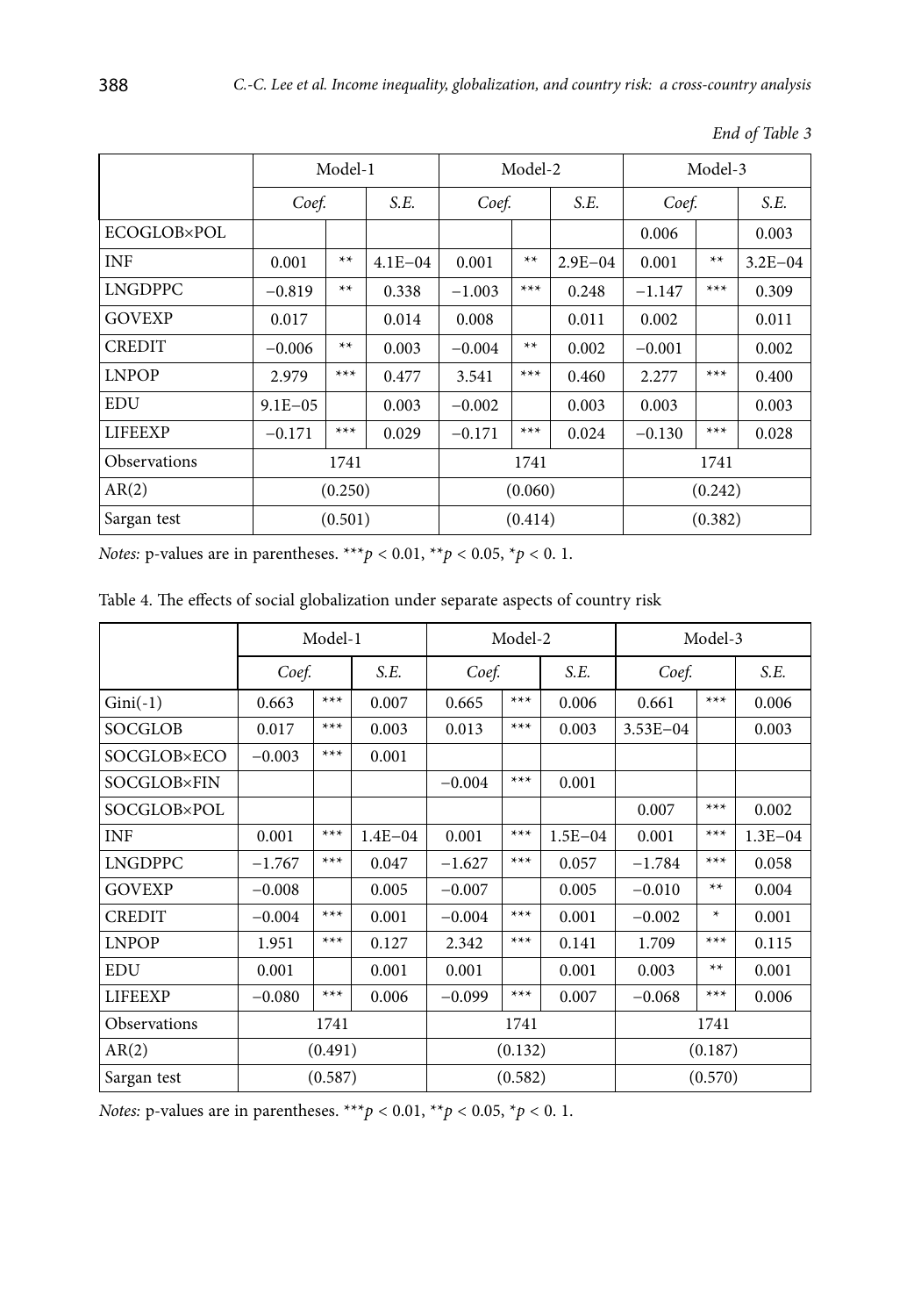|                    |          | Model-1 |             |              | Model-2 |             | Model-3       |       |             |  |
|--------------------|----------|---------|-------------|--------------|---------|-------------|---------------|-------|-------------|--|
|                    | Coef.    |         | S.E.        | Coef.t       |         | S.E.        | Coef.         |       | S.E.        |  |
| $Gini(-1)$         | 0.663    | $***$   | 0.011       | 0.659        | $***$   | 0.011       | 0.659         | $***$ | 0.011       |  |
| <b>POLGLOB</b>     | 0.013    | $***$   | 0.005       | 0.010        | $**$    | 0.004       | $-0.019$      | $***$ | 0.006       |  |
| POLGLOB×ECO        | $-0.003$ |         | 0.003       |              |         |             |               |       |             |  |
| <b>POLGLOB×FIN</b> |          |         |             | $-1.9E - 05$ |         | 0.002       |               |       |             |  |
| <b>POLGLOB×POL</b> |          |         |             |              |         |             | 0.015         | $***$ | 0.003       |  |
| <b>INF</b>         | 0.001    | $**$    | $3.7E - 04$ | 0.001        | $**$    | $2.7E - 04$ | 0.001         | $**$  | $3.9E - 04$ |  |
| <b>LNGDPPC</b>     | $-1.298$ | $***$   | 0.320       | $-1.158$     | $***$   | 0.284       | $-1.418$      | $***$ | 0.329       |  |
| <b>GOVEXP</b>      | $-0.009$ |         | 0.012       | $-0.005$     |         | 0.010       | $-0.008$      |       | 0.011       |  |
| <b>CREDIT</b>      | $-0.006$ | $***$   | 0.002       | $-0.004$     | $**$    | 0.002       | $-3.78E - 04$ |       | 0.002       |  |
| <b>LNPOP</b>       | 3.030    | $***$   | 0.456       | 2.925        | $***$   | 0.424       | 1.521         | $***$ | 0.327       |  |
| <b>EDU</b>         | 0.004    |         | 0.003       | 0.004        |         | 0.003       | 0.005         |       | 0.003       |  |
| <b>LIFEEXP</b>     | $-0.156$ | $***$   | 0.031       | $-0.164$     | $***$   | 0.027       | $-0.051$      | *     | 0.030       |  |
| Observations       | 1741     |         |             |              | 1741    |             | 1741          |       |             |  |
| AR(2)              | (0.088)  |         |             |              | (0.033) |             | (0.742)       |       |             |  |
| Sargan test        |          | (0.517) |             |              | (0.400) |             | (0.387)       |       |             |  |

Table 5. The effects of political globalization under separate aspects of country risk

## **4.2. Evidence for the sub-indexes of country risk**

The sub-indexes of economic, financial, and political risks are analyzed when overall globalization index is adopted as a proxy of globalization in Tables 6−8. Table 6 indicates that the coefficients of the interaction term between globalization and sub-indexes of economic risk, namely, the risk for per capita GDP (ER1), and its growth (ER2), inflation (ER3), and current account (ER5), are significantly negative, suggesting that countries with smaller economic risk are more inclined to mitigate the inequality-widening impact. As to the relative importance of these sub-indexes, evidence shows that ER1 has a larger impact on globalizationinequality relation. However, the interaction term between globalization and the risk for budget balance (ER4) is significantly positive, suggesting that a decrease in risk for budget balance would further enhance the inequality through globalization.

In terms of financial risk, Table 7 shows that the interaction term between globalization and all sub-indexes are significantly negative, except for the risk of current account (FR3). Similar to the conditional effect of economic risk, these results indicate that countries with smaller financial risk are more inclined to mitigate the inequality-widening impact. Moreover, the coefficients of the risk for international liquidity (FR4) and debt service (FR2) show that international liquidity and debt risk have a considerably larger impact on inequality.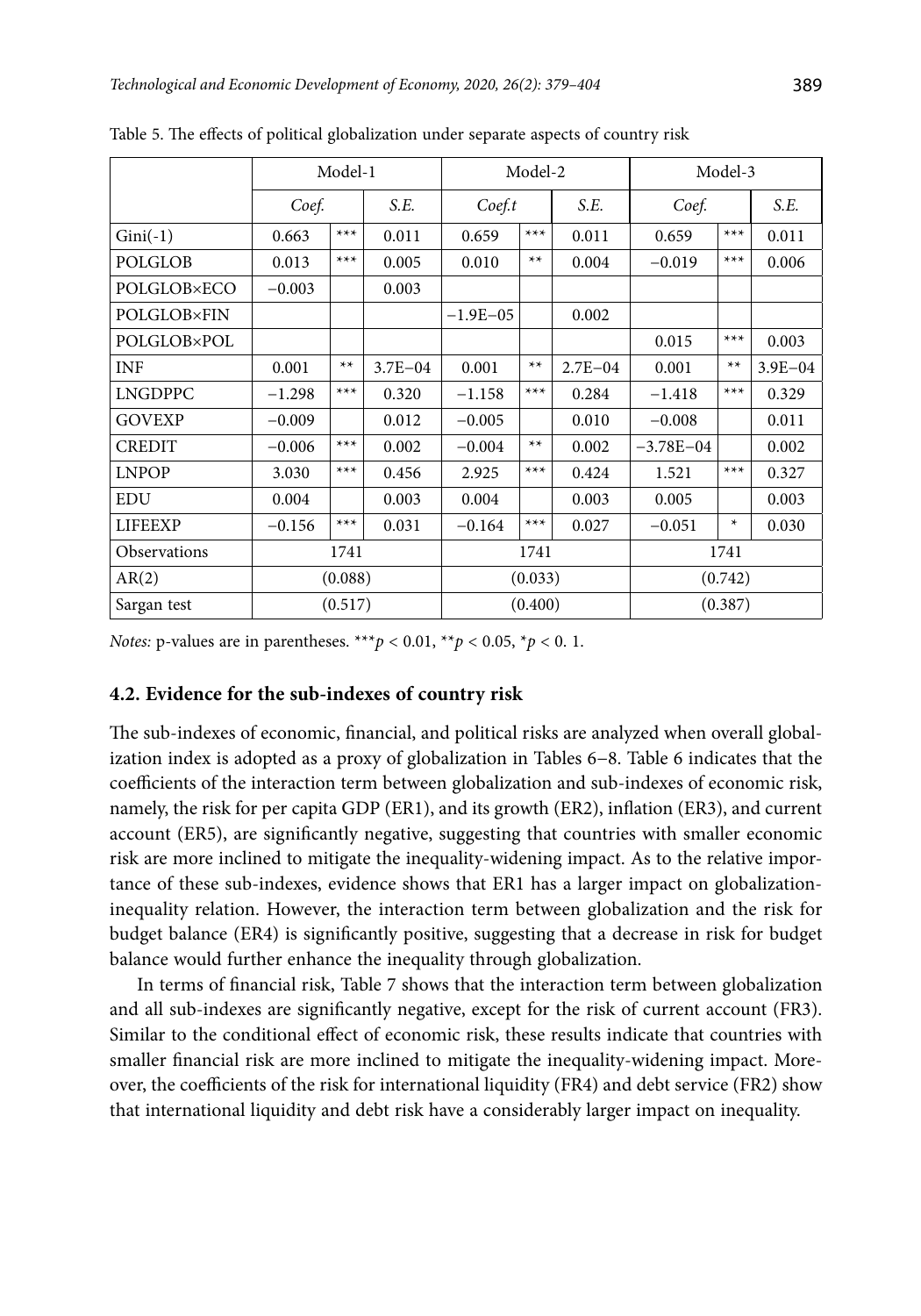|                 |          |         | Model-1      |                         |         | Model-2      |                         |         | Model-3      |               | Model-4 |              |                         |         | Model-5      |
|-----------------|----------|---------|--------------|-------------------------|---------|--------------|-------------------------|---------|--------------|---------------|---------|--------------|-------------------------|---------|--------------|
|                 | Coef.    |         | S.E.         | Coef.                   |         | S.E.         | Coef.                   |         | S.E.         | Coef.         |         | S.E.         | Coef.                   |         | S.E.         |
| $Gini(-1)$      | 0.658    | ***     | 0.012        | 0.656                   | ***     | 0.011        | 0.649                   | $***$   | 0.012        | 0.655         | $***$   | 0.012        | $0.659$ <sup>***</sup>  |         | 0.011        |
| <b>OVERGLOB</b> | 0.016    | $**$    | 0.007        | 0.024                   | $***$   | 0.007        | 0.032                   | $***$   | 0.007        | 0.008         |         | 0.007        | $0.028$ ***             |         | 0.007        |
| OVERGLOB×ER1    | $-0.082$ | $***$   | 0.023        |                         |         |              |                         |         |              |               |         |              |                         |         |              |
| OVERGLOB×ER2    |          |         |              | $-0.005$                | $\star$ | 0.003        |                         |         |              |               |         |              |                         |         |              |
| OVERGLOB×ER3    |          |         |              |                         |         |              | $-0.019$                | $\star$ | 0.010        |               |         |              |                         |         |              |
| OVERGLOB×ER4    |          |         |              |                         |         |              |                         |         |              | 0.035         | $***$   | 0.008        |                         |         |              |
| OVERGLOB×ER5    |          |         |              |                         |         |              |                         |         |              |               |         |              | $-0.030$ <sup>***</sup> |         | 0.007        |
| <b>INF</b>      | 0.001    | $**$    | $3.51E - 04$ | 0.001                   | $**$    | $3.93E - 04$ | 0.001                   | $**$    | $3.79E - 04$ | 0.001         | ×.      | $3.22E - 04$ | 0.001                   | $***$   | $3.26E - 04$ |
| <b>LNGDPPC</b>  | $-1.265$ | $***$   | 0.318        | $-1.235$ <sup>***</sup> |         | 0.303        | $-1.640$ <sup>***</sup> |         | 0.314        | $-1.470$      | $***$   | 0.338        | $-1.464$ $***$          |         | 0.301        |
| <b>GOVEXP</b>   | 0.010    |         | 0.011        | 0.005                   |         | 0.012        | $-0.002$                |         | 0.013        | 0.025         | ×.      | 0.013        | 0.008                   |         | 0.012        |
| <b>CREDIT</b>   | $-0.004$ | $**$    | 0.002        | $-0.005$ **             |         | 0.002        | $-0.003$                | $\star$ | 0.002        | $-0.003$      |         | 0.002        | $-0.007$ ***            |         | 0.002        |
| <b>LNPOP</b>    | 2.167    | $***$   | 0.563        | 2.184                   | ***     | 0.481        | 2.113                   | $***$   | 0.457        | 2.721         | $***$   | 0.484        | 2.421                   | $***$   | 0.506        |
| <b>EDU</b>      | 0.003    |         | 0.003        | 0.002                   |         | 0.003        | 0.006                   | $\ast$  | 0.003        | $-4.65E - 04$ |         | 0.003        | 0.007                   | $**$    | 0.003        |
| <b>LIFEEXP</b>  | $-0.121$ | $***$   | 0.031        | $-0.135$ ***            |         | 0.026        | $-0.139$ ***            |         | 0.024        | $-0.128$      | $***$   | 0.026        | $-0.133$ ***            |         | 0.029        |
| Observations    |          | 1741    |              |                         | 1741    |              |                         | 1741    |              |               | 1741    |              |                         | 1741    |              |
| AR(2)           |          | (0.117) |              |                         | (0.291) |              |                         | (0.288) |              |               | (0.055) |              |                         | (0.142) |              |
| Sargan test     |          | (0.382) |              |                         | (0.422) |              |                         | (0.330) |              |               | (0.510) |              |                         | (0.363) |              |

Table 6. The effects of globalization under sub-dimensions of economic risk

|  |  | Table 7. The effects of globalization under sub-dimensions of financial risk |  |
|--|--|------------------------------------------------------------------------------|--|
|  |  |                                                                              |  |

|                 |          |         | Model-1      |          | Model-2 |               |          | Model-3 |              |          | Model-4 |                 |          | Model-5 |          |
|-----------------|----------|---------|--------------|----------|---------|---------------|----------|---------|--------------|----------|---------|-----------------|----------|---------|----------|
|                 | Coef.    |         | S.E.         | Coef.    |         | S.E.          | Coef.    |         | S.E.         | Coef.    |         | S.E.            | Coef.    |         | S.E.     |
| $Gini(-1)$      | 0.655    | $***$   | 0.011        | 0.644    | $***$   | 0.012         | 0.649    | $***$   | 0.011        | 0.652    | $***$   | 0.013           | 0.655    | $***$   | 0.011    |
| <b>OVERGLOB</b> | 0.021    | $***$   | 0.006        | 0.023    | ***     | 0.007         | 0.027    | $***$   | 0.006        | 0.045    | ***     | 0.008           | 0.024    | $***$   | 0.007    |
| OVERGLOB×FR1    | $-0.016$ | $**$    | 0.008        |          |         |               |          |         |              |          |         |                 |          |         |          |
| OVERGLOB×FR2    |          |         |              | $-0.033$ | $**$    | 0.015         |          |         |              |          |         |                 |          |         |          |
| OVERGLOB×FR3    |          |         |              |          |         |               | $-0.010$ |         | 0.009        |          |         |                 |          |         |          |
| OVERGLOB×FR4    |          |         |              |          |         |               |          |         |              | $-0.046$ | $***$   | 0.020           |          |         |          |
| OVERGLOB×FR5    |          |         |              |          |         |               |          |         |              |          |         |                 | $-0.018$ | $***$   | 0.003    |
| <b>INF</b>      | 0.001    | $**$    | $3.38E - 04$ | 0.001    |         | ** $3.41E-04$ | 0.001    | $**$    | $3.86E - 04$ | 0.001    |         | ** $ 3.86E-04 $ | 0.001    | $**$    | 4.08E-04 |
| <b>LNGDPPC</b>  | $-1.386$ | ***     | 0.312        | $-1.510$ | ***     | 0.380         | $-1.604$ | $***$   | 0.293        | $-1.807$ | $***$   | 0.295           | $-1.427$ | ***     | 0.267    |
| <b>GOVEXP</b>   | 0.004    |         | 0.011        | $-0.026$ | **      | 0.012         | $-0.006$ |         | 0.010        | $-0.005$ |         | 0.011           | 0.001    |         | 0.010    |
| <b>CREDIT</b>   | $-0.003$ | $\ast$  | 0.002        | $-0.001$ |         | 0.002         | $-0.004$ | $**$    | 0.002        | $-0.002$ |         | 0.002           | $-0.004$ | $**$    | 0.002    |
| <b>LNPOP</b>    | 2.494    | ***     | 0.432        | 2.196    | $***$   | 0.521         | 1.966    | $***$   | 0.467        | 0.755    |         | 0.469           | 2.797    | ***     | 0.422    |
| <b>EDU</b>      | 0.002    |         | 0.003        | 0.006    |         | 0.004         | 0.006    | ×       | 0.003        | 0.003    |         | 0.003           | 4.97E-05 |         | 0.003    |
| <b>LIFEEXP</b>  | $-0.134$ | $***$   | 0.025        | $-0.124$ | $***$   | 0.034         | $-0.119$ | $***$   | 0.027        | $-0.069$ | **      | 0.032           | $-0.135$ | ***     | 0.026    |
| Observations    |          | 1741    |              |          | 1741    |               |          | 1741    |              |          | 1741    |                 |          | 1741    |          |
| AR(2)           |          | (0.156) |              |          | (0.211) |               |          | (0.287) |              |          | (0.613) |                 |          | (0.278) |          |
| Sargan test     |          | (0.387) |              |          | (0.343) |               |          | (0.277) |              |          | (0.458) |                 |          | (0.389) |          |

*Notes:* p-values are in parentheses. \*\*\**p* < 0.01, \*\**p* < 0.05, \**p* < 0. 1.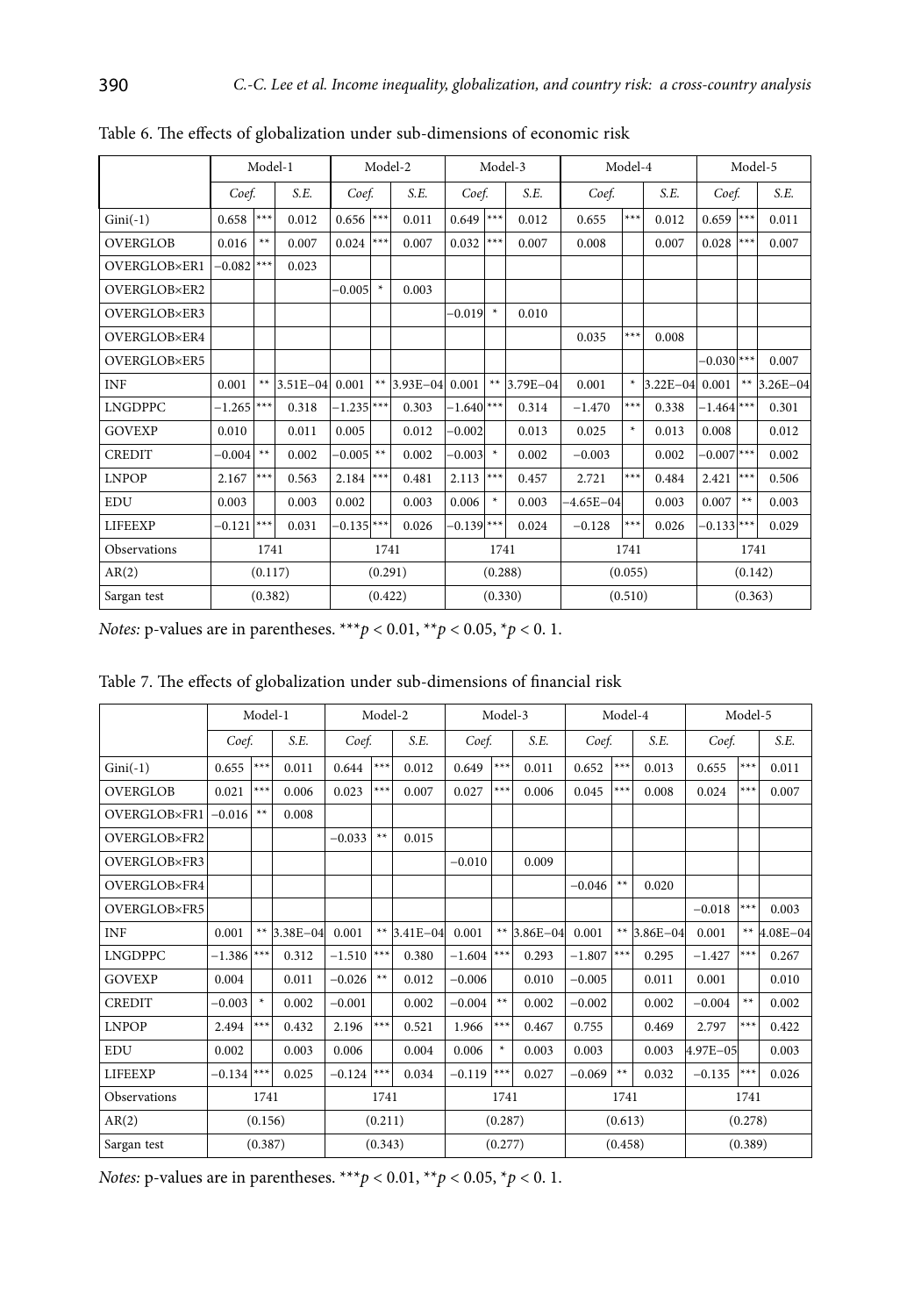|                      |                        |         | Model-1            |              | Model-2            |              |                         | Model-3            |              |             | Model-4            |              |              |                    | Model-5      |                        |                    | Model-6      |
|----------------------|------------------------|---------|--------------------|--------------|--------------------|--------------|-------------------------|--------------------|--------------|-------------|--------------------|--------------|--------------|--------------------|--------------|------------------------|--------------------|--------------|
|                      | Coef.                  |         | S.E.               | Coef.        |                    | S.E.         | Coef.                   |                    | S.E.         | Coef.       |                    | S.E.         | Coef.        |                    | S.E.         | Coef.                  |                    | S.E.         |
| $Gini(-1)$           | $0.659$ <sup>***</sup> |         | 0.011              | 0.651        | ***                | 0.004        | 0.646                   | $***$              | 0.010        | $0.657$ *** |                    | 0.011        | 0.654        | $***$              | 0.012        | 0.659                  | ***                | 0.011        |
| OVERGLOB             | 0.009                  |         | 0.007              | 0.026        | ***                | 0.002        | 0.037                   |                    | 0.008        | 0.012       |                    | 0.007        | 0.023        |                    | 0.007        | 0.019                  |                    | 0.006        |
| OVERGLOB×PR1         | 0.018                  |         | 0.006              |              |                    |              |                         |                    |              |             |                    |              |              |                    |              |                        |                    |              |
| OVERGLOB×PR2         |                        |         |                    | $-0.056$ *** |                    | 0.003        |                         |                    |              |             |                    |              |              |                    |              |                        |                    |              |
| OVERGLOB×PR3         |                        |         |                    |              |                    |              | $-0.042$ ***            |                    | 0.009        |             |                    |              |              |                    |              |                        |                    |              |
| OVERGLOB×PR4         |                        |         |                    |              |                    |              |                         |                    |              | 0.035       | ***                | 0.010        |              |                    |              |                        |                    |              |
| OVERGLOB×PR5         |                        |         |                    |              |                    |              |                         |                    |              |             |                    |              | 0.031        | ××                 | 0.015        |                        |                    |              |
| OVERGLOB×PR6         |                        |         |                    |              |                    |              |                         |                    |              |             |                    |              |              |                    |              | 0.108                  | ***                | 0.030        |
| <b>INF</b>           | 0.001                  | ××      | 3.13E-04           | 0.001        |                    | *** 1.23E-04 | 0.001                   | ××                 | $3.36E - 04$ | 0.001       | $**$               | $3.74E - 04$ | 0.001        | ××                 | 3.85E-04     | 0.001                  | ××                 | $4.92E - 04$ |
| <b>LNGDPPC</b>       | $-1.156$ <sup>**</sup> |         | 0.309              | $-1.447$     |                    | 0.059        | $-1.114$ <sup>**</sup>  |                    | 0.311        | $-1.403$    |                    | 0.294        | $-1.262$     |                    | 0.304        | $-1.094$ <sup>**</sup> |                    | 0.304        |
| <b>GOVEXP</b>        | 0.009                  |         | 0.011              | $-0.008$     |                    | 0.004        | 0.002                   |                    | 0.010        | $-0.002$    |                    | 0.009        | $-0.013$     |                    | 0.010        | 0.006                  |                    | 0.012        |
| <b>CREDIT</b>        | $-0.004$               | ××      | 0.002              | $-0.005$     | $**$               | 0.001        | $-0.004$                | ××                 | 0.002        | $-0.002$    |                    | 0.002        | $-0.001$     |                    | 0.002        | $-0.004$               | ××                 | 0.002        |
| <b>LNPOP</b>         | 2.235                  | €×      | 0.465              | 1.503        | ×××                | 0.096        | 2.543                   | ***                | 0.589        | 1.784       | ***                | 0.441        | 0.936        |                    | 0.505        | 2.055                  |                    | 0.392        |
| <b>EDU</b>           | 0.001                  |         | 0.003              | $-0.001$     |                    | 0.001        | 0.005                   |                    | 0.003        | 0.005       | $\ast$             | 0.003        | 0.007        | $**$               | 0.003        | 0.004                  |                    | 0.003        |
| LIFEEXP              | $-0.112$ ***           |         | 0.025              | $-0.103$ *** |                    | 0.007        | $-0.189$ <sup>***</sup> |                    | 0.027        | $-0.107$    | ***                | 0.027        | $-0.107$     | ***                | 0.030        | $-0.141$               |                    | 0.026        |
| Observations         |                        | 1741    |                    |              | 1741               |              |                         | 1741               |              |             | 1741               |              |              | 1741               |              |                        | 1741               |              |
| AR(2)                |                        | (0.215) |                    |              | (0.067)            |              |                         | (0.121)            |              |             | (0.352)            |              |              | (0.380)            |              |                        | (0.703)            |              |
| Sargan test          |                        | (0.396) |                    |              | (0.357)            |              |                         | (0.255)            |              |             | (0.395)            |              |              | (0.286)            |              |                        | (0.442)            |              |
|                      |                        |         |                    |              |                    |              |                         |                    |              |             |                    |              |              |                    |              |                        |                    |              |
|                      |                        |         | Model-7            |              |                    | Model-8      |                         |                    | Model-9      |             |                    | Model-10     |              |                    | Model-11     |                        |                    | Model-12     |
|                      | Coef.                  |         | S.E.               | Coef.        |                    | S.E.         | Coef.                   |                    | S.E.         |             | Coef.              | S.E.         | Coef.        |                    | S.E.         | Coef.                  |                    | S.E.         |
| $Gini(-1)$           | 0.665                  | ***     | 0.012              | 0.656        | $***$              | 0.012        | 0.652                   | ***                | 0.011        | 0.645       | ***                | 0.012        | 0.655        | ***                | 0.011        | 0.648                  | **                 | 0.010        |
| <b>OVERGLOB</b>      | 0.012                  |         | 0.009              | $-0.011$     |                    | 0.009        | $-0.009$                |                    | 0.009        | $-0.002$    |                    | 0.009        | 0.027        |                    | 0.007        | 0.003                  |                    | 0.009        |
| OVERGLOB×PR7         | 0.096                  |         | 0.054              |              |                    |              |                         |                    |              |             |                    |              |              |                    |              |                        |                    |              |
| OVERGLOB×PR8         |                        |         |                    | 0.270        | ***                | 0.053        |                         |                    |              |             |                    |              |              |                    |              |                        |                    |              |
| OVERGLOB×PR9         |                        |         |                    |              |                    |              | 0.209                   | ***                | 0.033        |             |                    |              |              |                    |              |                        |                    |              |
| OVERGLOB×PR10        |                        |         |                    |              |                    |              |                         |                    |              | 0.338       |                    | $*** 0.051$  |              |                    |              |                        |                    |              |
| OVERGLOB×PR11        |                        |         |                    |              |                    |              |                         |                    |              |             |                    |              | $-0.048$     |                    | 0.041        |                        |                    |              |
| OVERGLOB×PR12        |                        |         |                    |              |                    |              |                         |                    |              |             |                    |              |              |                    |              | 0.287                  |                    | 0.104        |
| <b>INF</b>           | 0.001                  | **      | 3.00E-04           | 0.001        | ***                | 4.77E-04     | 0.001                   | ***                | 4.73E-04     | 0.001       | ××                 | 0.001        | 0.001        | $**$               | $3.40E - 04$ | 0.001                  |                    | 3.52E-04     |
| <b>LNGDPPC</b>       | $-1.395$               | ÷××     | 0.320              | $-1.333$     |                    | 0.323        | $-1.293$                |                    | 0.327        | $-1.222$    |                    | 0.316        | $-1.539$ *** |                    | 0.271        | $-1.802$               |                    | 0.257        |
| <b>GOVEXP</b>        | $-0.003$               |         | 0.011              | $-0.001$     |                    | 0.013        | 0.008                   |                    | 0.010        | $-0.006$    |                    | 0.012        | $-0.003$     |                    | 0.010        | $-0.004$               |                    | 0.010        |
| <b>CREDIT</b>        | $-0.002$               |         | 0.002              | $-0.004$     | ××                 | 0.002        | $-0.004$                | $**$               | 0.002        | $-0.004$    |                    | 0.002        | $-0.003$     |                    | 0.002        | $-0.006$               |                    | 0.001        |
| <b>LNPOP</b>         | 1.659                  | ***     | 0.461              | 1.225        | ***                | 0.468        | 1.430                   | ***                | 0.473        | 0.710       |                    | 0.543        | 1.947        |                    | 0.467        | 2.051                  |                    | 0.427        |
| <b>EDU</b>           | 0.004                  |         | 0.003              | 0.006        |                    | 0.003        | 0.010                   | ***                | 0.003        | 0.003       |                    | 0.003        | 0.002        |                    | 0.003        | 0.002                  |                    | 0.003        |
| <b>LIFEEXP</b>       | $-0.104$               | ×××     | 0.027              | $-0.067$     | ××                 | 0.027        | $-0.083$                | ×××                | 0.029        | $-0.075$    | **                 | 0.029        | $-0.105$ *** |                    | 0.024        | $-0.079$               | ××                 | 0.029        |
| Observations         |                        | 1741    |                    |              | 1741               |              |                         | 1741               |              |             | 1741               |              |              | 1741               |              |                        | 1741               |              |
| AR(2)<br>Sargan test |                        |         | (0.168)<br>(0.517) |              | (0.981)<br>(0.544) |              |                         | (0.865)<br>(0.492) |              |             | (0.975)<br>(0.153) |              |              | (0.207)<br>(0.307) |              |                        | (0.364)<br>(0.525) |              |

Table 8. The effects of globalization under sub-dimensions of political risk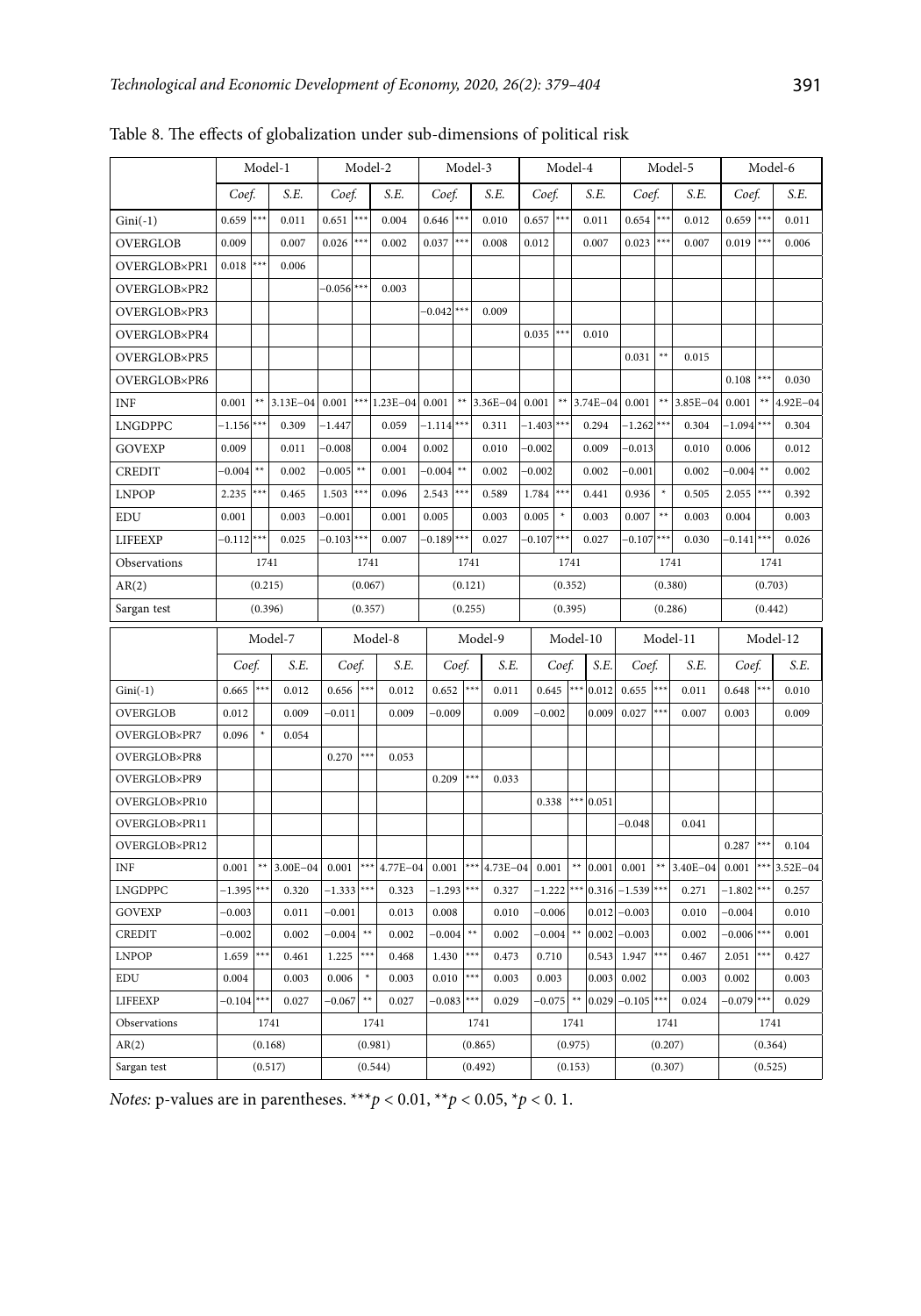With regard to the political risk, Table 8 reveals that seven out of twelve statistics present insignificant impacts of globalization on income inequality when these effects are conditional on different subcomponents of political risk. This may partly explain why the effects of globalization reveal no significant results when its effects are conditional on political risk in Table 2. Most sub-indexes of political risk, such as government stability (PR1), internal conflict (PR4), external conflict (PR5), corruption (PR6), military in politics (PR7), religious tensions (PR8), law & order (PR9), ethnic tensions (PR10), and bureaucracy quality (PR12) present positive interactions, suggesting that countries experiencing improvements in these sub-indexes of political risk appear to worsen inequality. As noted by Dobson and Ramlogan-Dobson (2012), poorer individuals lack the required qualities to apply job, while unequal treatment and institutional barriers in the society restrict their job offers. In this case, the informal sector creates jobs to the poor. However, the policies of improving institutional quality such as anti-corruption have an unfavorable effect on employment and welfare in the informal sector, thereby increasing inequality. On the contrary, only a few cases such as socioeconomic conditions (PR2) and investment profile (PR3) display significantly negative effects of political risk ratings on the Gini coefficient. A decrease in these risks tends to improve the income distribution.

#### **4.3. Evidence for different income levels**

To further account for the difference of income level, Tables 9−10 report the estimation results for the high- and low-income groups<sup>6</sup>. Some clear patterns can be observed. First, except for the specification (3) in low-income countries, evidence shows a positive relation between globalization and the Gini coefficient in both income groups. Second, the importance of changes in different aspects of country risk to above globalization-inequality relation is confirmed. Economic and political stabilities mitigate the adverse effect in high-income group, while it is diminished with a stable economic and financial system in low-income countries. Third, different from those of economic and financial risk, evidence shows that globalization improves income distribution, but countries with less political risk are likely to decrease this favorable impact in low-income countries. Finally, the parameters of globalization and country risk are considerably larger for low-income countries suggesting that the influence from changes in globalization and country risk on inequality is stronger in lowincome countries.

Turning to the control variable, the coefficients of INF are overwhelmingly significantly negative in high-income group, while those coefficients have a positive but weak correlation with inequality in low-income group. Batuo and Asongu (2015) argue inflation has either a positive or a negative effect on Gini coefficient depending on its level. Higher inflation tends to exacerbate inequality (Albanesi, 2007; Beck et al., 2007) while lower inflation tends to lower inequality (Bulíř, 2001; Lopez, 2004). Given that high-income countries are less likely to incur high inflation, the contradictory result seems reasonable. The coefficients of LNGDPPC show that the growth effects on inequality are inconsistent in high-income group.

<sup>6</sup> We follow 2016 World Bank data to classify countries into low-income group (\$12,235 GNI per capita or less) and high-income group (\$12,235 GNI per capita or more).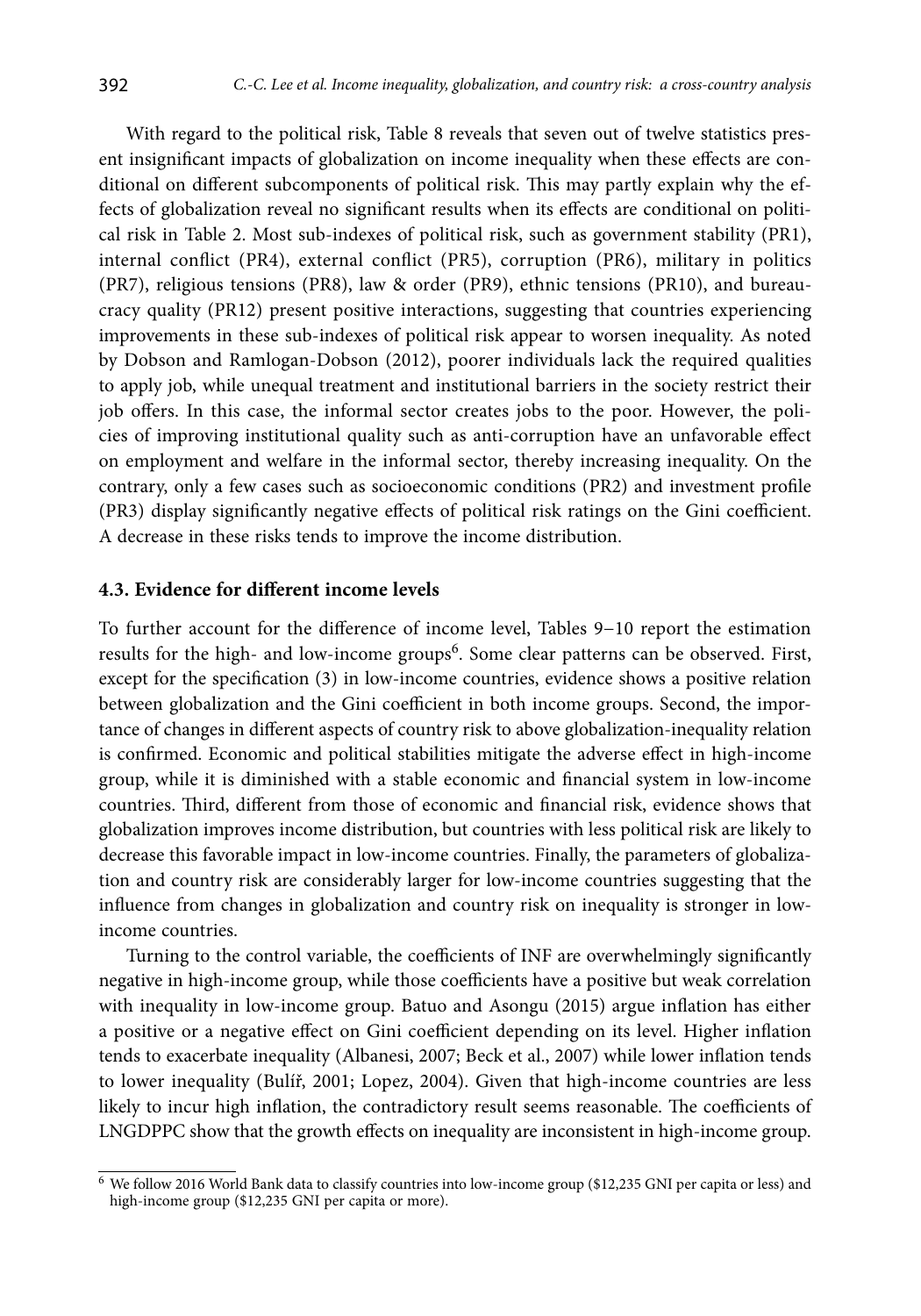|                 |          | Model-1 |       |             | Model-2 |             | Model-3  |       |       |  |
|-----------------|----------|---------|-------|-------------|---------|-------------|----------|-------|-------|--|
|                 | Coef.    |         | S.E.  | Coef.       |         | S.E.        | Coef.    |       | S.E.  |  |
| $Gini(-1)$      | 0.609    | $***$   | 0.027 | 0.684       | $***$   | 0.047       | 0.594    | $***$ | 0.021 |  |
| GLOB            | 0.023    | $***$   | 0.007 | 0.029       | $***$   | 0.010       | 0.030    | $***$ | 0.005 |  |
| <b>GLOB×ECO</b> | $-0.011$ | $***$   | 0.004 |             |         |             |          |       |       |  |
| <b>GLOB×FIN</b> |          |         |       | 0.003       |         | 0.002       |          |       |       |  |
| <b>GLOB×POL</b> |          |         |       |             |         |             | $-0.007$ | $***$ | 0.002 |  |
| <b>INF</b>      | $-0.002$ | $**$    | 0.001 | $-0.001$    | $**$    | $4.5E - 04$ | $-0.002$ | $**$  | 0.001 |  |
| <b>LNGDPPC</b>  | 0.962    | $***$   | 0.303 | $-0.552$    | $***$   | 0.177       | 1.195    | $***$ | 0.352 |  |
| <b>GOVEXP</b>   | 0.006    |         | 0.016 | $-0.016$    | *       | 0.010       | 0.034    | $**$  | 0.013 |  |
| <b>CREDIT</b>   | $-0.002$ |         | 0.003 | 0.003       | $***$   | 0.001       | 0.001    |       | 0.001 |  |
| <b>LNPOP</b>    | $-5.098$ | $***$   | 0.712 | $-4.322$    | $***$   | 0.968       | $-5.078$ | $***$ | 1.054 |  |
| <b>EDU</b>      | 0.003    | $***$   | 0.001 | $4.0E - 04$ |         | 0.002       | 0.004    | $***$ | 0.001 |  |
| <b>LIFEEXP</b>  | 0.133    | $***$   | 0.028 | 0.160       | $***$   | 0.040       | 0.076    | $**$  | 0.033 |  |
| Observations    |          | 638     |       |             | 638     |             | 638      |       |       |  |
| AR(2)           |          | (0.987) |       |             | (0.991) |             | (0.914)  |       |       |  |
| Sargan test     | (0.272)  |         |       |             | (0.316) |             | (0.386)  |       |       |  |

Table 9. Inequality, globalization, and country risk (high-income group)

| Table 10. Inequality, globalization, and country risk (low-income group)                  |             |         |             |             |         |             |          |         |             |  |
|-------------------------------------------------------------------------------------------|-------------|---------|-------------|-------------|---------|-------------|----------|---------|-------------|--|
|                                                                                           |             | Model-1 |             |             | Model-2 |             |          | Model-3 |             |  |
|                                                                                           |             | Coef.   |             |             | Coef.   |             | Coef.    |         | S.E.        |  |
| $Gini(-1)$                                                                                | 0.733       | $***$   | 0.038       | 0.718       | $***$   | 0.029       | 0.654    | $***$   | 0.010       |  |
| <b>GLOB</b>                                                                               | 0.035       | $***$   | 0.012       | 0.054       | $***$   | 0.012       | $-0.037$ | $***$   | 0.007       |  |
| <b>GLOB×ECO</b>                                                                           | $-0.014$    | $***$   | 0.005       |             |         |             |          |         |             |  |
| <b>GLOB×FIN</b>                                                                           |             |         |             | $-0.016$    | $***$   | 0.005       |          |         |             |  |
| <b>GLOB×POL</b>                                                                           |             |         |             |             |         |             | 0.028    | $***$   | 0.004       |  |
| <b>INF</b>                                                                                | $2.8E - 04$ |         | $3.4E - 04$ | $2.8E - 04$ |         | $3.7E - 04$ | 0.001    | $**$    | $3.0E - 04$ |  |
| <b>LNGDPPC</b>                                                                            | $-1.718$    | $***$   | 0.418       | $-1.410$    | $***$   | 0.369       | $-1.994$ | $***$   | 0.194       |  |
| <b>GOVEXP</b>                                                                             | 0.014       | ¥       | 0.008       | 0.017       | $**$    | 0.008       | 0.018    | $**$    | 0.008       |  |
| <b>CREDIT</b>                                                                             | 0.007       |         | 0.005       | 0.006       |         | 0.004       | 0.011    | $***$   | 0.002       |  |
| <b>LNPOP</b>                                                                              | 0.163       |         | 0.997       | $-0.559$    |         | 0.704       | 0.807    |         | 0.503       |  |
| <b>EDU</b>                                                                                | $-0.005$    |         | 0.006       | $-0.005$    |         | 0.007       | 0.014    | $***$   | 0.004       |  |
| <b>LIFEEXP</b>                                                                            | $-0.082$    |         | 0.051       | $-0.110$    | $***$   | 0.037       | $-0.106$ | $***$   | 0.023       |  |
| Observations                                                                              |             | 1028    |             |             | 1028    |             |          | 1028    |             |  |
| AR(2)                                                                                     |             | (0.827) |             | (0.509)     |         |             | (0.569)  |         |             |  |
| Sargan test                                                                               |             | (0.469) |             | (0.670)     |         |             | (0.277)  |         |             |  |
| <i>Notes:</i> p-values are in parentheses. *** $p < 0.01$ , ** $p < 0.05$ , * $p < 0.1$ . |             |         |             |             |         |             |          |         |             |  |

Table 10. Inequality, globalization, and country risk (low-income group)

*Notes:* p-values are in parentheses. \*\*\**p* < 0.01, \*\**p* < 0.05, \**p* < 0. 1.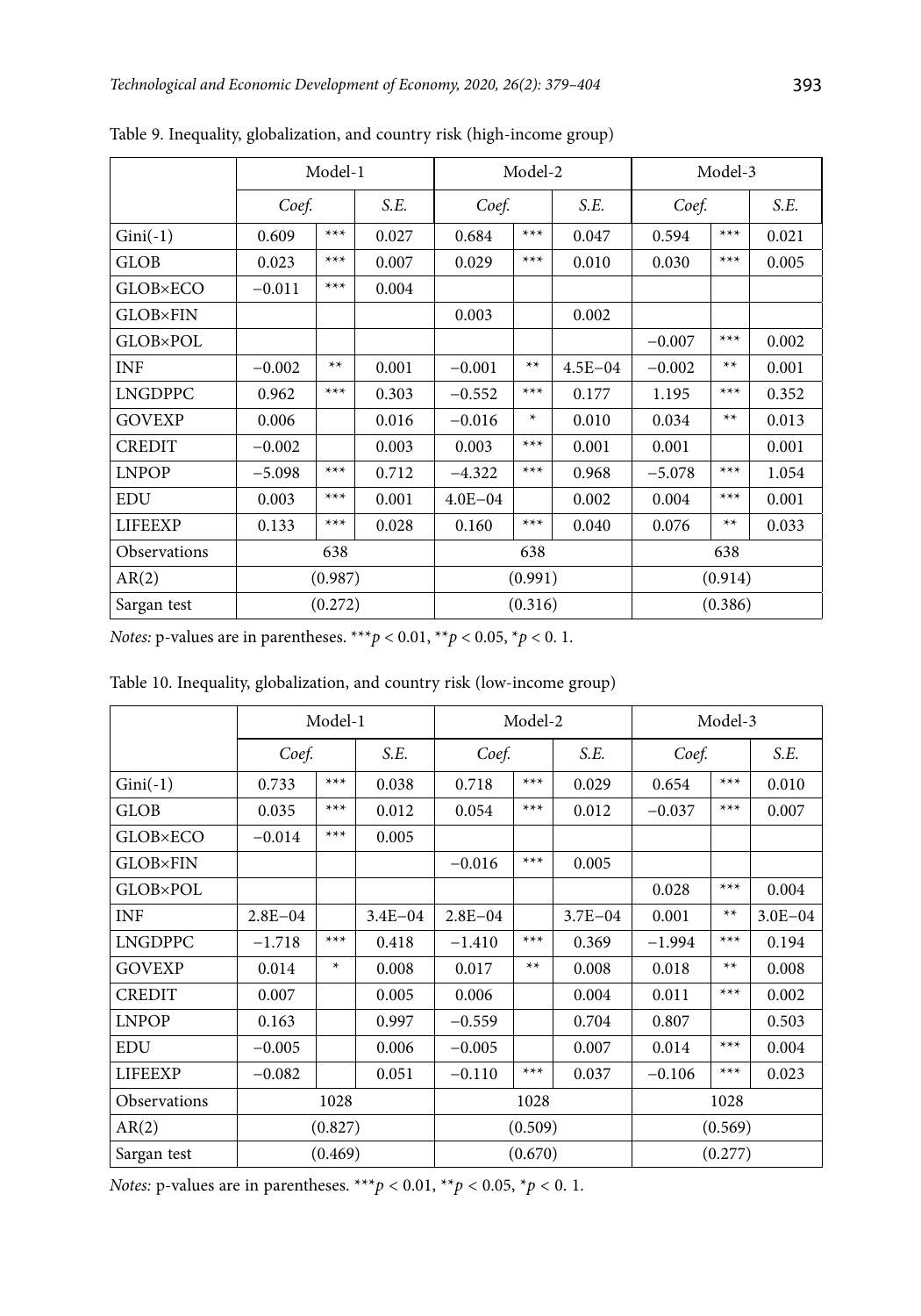It is significantly positive when the effects of globalization are conditional on economic and political risk, while the negative coefficients exist when the effects of globalization are conditional on financial risk. However, a strong negative growth-inequality relation exists in low-income group, suggesting that inequality decreases with economic growth. In addition, the coefficients of GOVEXP show inconsistent results in high-income group. However, the coefficients turn significantly positive in low-income group, suggesting greater public expenditure cause higher levels of inequality. Although the effect of LNPOP is insignificant in low-income group, evidence in high-income group shows that the Gini coefficient lessens with LNPOP, implying that population growth improves income distribution. Finally, the coefficients of LIFEEXP suggest that life expectancy deteriorates inequality in high-income group, while it improves inequality in low-income group.

#### **4.4. Evidence for different development levels**

In light of the discussion of the predictions of Heckscher-Ohlin Model, one would have expected that sample would be segmented into developed and less developed economies. For instance, existing theory suggests that trade-induced specialization patterns increase (decrease) the demand of human capital in the OECD (non-OECD) countries. In this regard, Galor and Mountford (2008) establish the diverse effect of globalization on OECD and non-OECD countries. In this subsection, we also conduct the analysis of these two subsamples in Tables 11−12. Evidence shows that globalization has a significantly positive influence on Gini coefficient in both groups. The inequality effect of globalization appears at odds with the predictions of the HO model. This result might be partly explained by skill-biased technological innovation. Through increasing imports of capital goods and technologies are complementary to skilled labor (Acemoglu, 2003). However, economic and financial stabilities strengthen the adverse effect in OECD countries, while it is diminished with financial and political stabilities in non-OECD countries. Furthermore, the estimated parameters of globalization and country risk are substantially larger for non-OECD group than that of OECD group.

In addition, the coefficients of INF are significantly positive in both groups, which conforms to our prior expectations. The coefficients of LNGDPPC are overwhelmingly significantly negative in both groups, suggesting that inequality decreases with economic growth. The influences of CREDIT are overwhelmingly significantly positive in OECD group, while they are insignificant in non-OECD group. This result suggests that inequality increases with financial development in OECD group. Although the effect of LNPOP is insignificant in non-OECD group, evidence in OECD group reveals that the Gini coefficient decrease with LN-POP, indicating that the population growth improves income inequality, which is consistent with Dreher and Gaston (2008). The coefficients of EDU are overwhelmingly significantly positive in OECD group, while they are insignificant in non-OECD group. This result suggests that inequality increases with human capital in OECD countries. Finally, the coefficients of LIFEEXP suggest that life expectancy deteriorates income distribution in OECD group, while it improves income distribution in non-OECD group.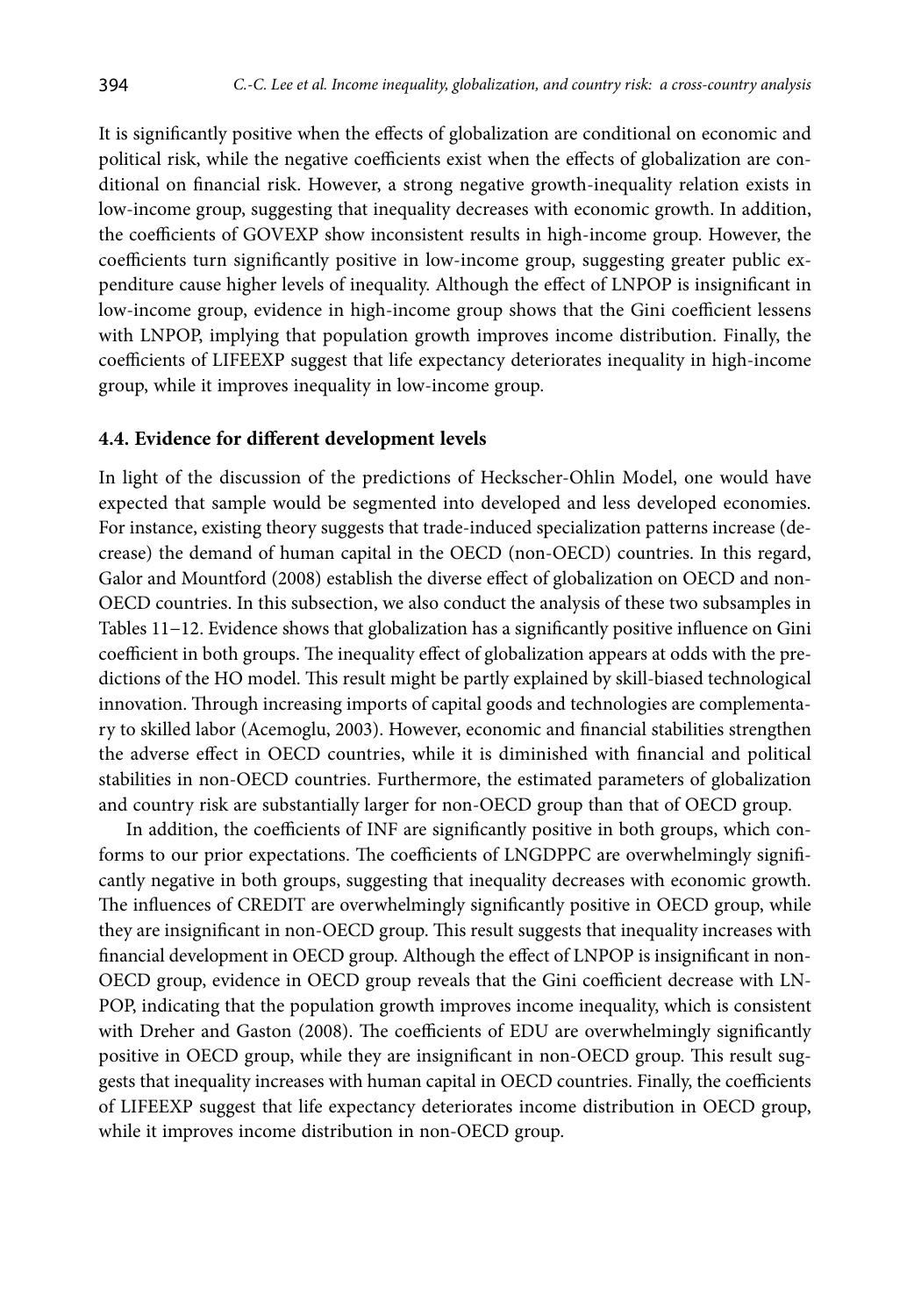|                 |                | Model-1 |       |          | Model-2 |       |          | Model-3 |       |  |
|-----------------|----------------|---------|-------|----------|---------|-------|----------|---------|-------|--|
|                 | Coef.          |         | S.E.  | Coef.    |         | S.E.  | Coef.    |         | S.E.  |  |
| $Gini(-1)$      | $***$<br>0.581 |         | 0.036 | 0.690    | $***$   | 0.027 | 0.728    | $***$   | 0.027 |  |
| <b>GLOB</b>     | 0.038          | $***$   | 0.006 | 0.016    | $***$   | 0.002 | 0.018    | $***$   | 0.003 |  |
| <b>GLOB×ECO</b> | 0.003          | $**$    |       |          |         |       |          |         |       |  |
| <b>GLOB×FIN</b> |                |         | 0.002 | 0.011    | $***$   | 0.002 |          |         |       |  |
| <b>GLOB×POL</b> |                |         |       |          |         |       | 0.004    |         | 0.002 |  |
| <b>INF</b>      | $3.71E - 04$   |         | 0.002 | 0.006    | $***$   | 0.001 | 0.003    | $***$   | 0.001 |  |
| <b>LNGDPPC</b>  | $-0.910$       | $***$   | 0.138 | $-0.941$ | $***$   | 0.183 | $-1.309$ | $***$   | 0.146 |  |
| <b>GOVEXP</b>   | 0.007          |         | 0.011 | $-0.013$ |         | 0.012 | 0.004    |         | 0.007 |  |
| <b>CREDIT</b>   | 0.006          | $***$   | 0.002 | 0.008    | $***$   | 0.002 | 0.006    | $***$   | 0.001 |  |
| <b>LNPOP</b>    | $-3.549$       | $***$   | 0.702 | $-3.778$ | $**$    | 1.525 | $-2.115$ | $***$   | 0.810 |  |
| <b>EDU</b>      | 0.017          | $**$    | 0.006 | 0.007    | $***$   | 0.001 | 0.005    | $***$   | 0.001 |  |
| <b>LIFEEXP</b>  | 0.047          | $**$    | 0.020 | 0.098    | $***$   | 0.034 | 0.087    | $***$   | 0.030 |  |
| Observations    | 587            |         |       | 587      |         |       |          | 587     |       |  |
| AR(2)           |                | (0.992) |       | (0.999)  |         |       |          | (0.991) |       |  |
| Sargan test     |                | (0.467) |       |          | (0.253) |       |          | (0.452) |       |  |

Table 11. Inequality, globalization, and country risk (OECD group)

Table 12. Inequality, globalization, and country risk (non-OECD group)

|                 |                            | Model-1 |             |              | Model-2       |             |              | Model-3 |             |  |
|-----------------|----------------------------|---------|-------------|--------------|---------------|-------------|--------------|---------|-------------|--|
|                 | Coef.                      |         | S.E.        |              | S.E.<br>Coef. |             | Coef.        |         | S.E.        |  |
| $Gini(-1)$      | 0.692                      | $***$   | 0.027       | 0.767        | $***$         | 0.029       | 0.800        | $***$   | 0.028       |  |
| <b>GLOB</b>     | $***$<br>0.012<br>0.058    |         |             | 0.035        | $***$         | 0.012       | 0.045        | $***$   | 0.014       |  |
| <b>GLOB×ECO</b> | $-0.006$<br>0.008          |         |             |              |               |             |              |         |             |  |
| <b>GLOB×FIN</b> |                            |         |             | $-0.015$     | $***$         | 0.005       |              |         |             |  |
| <b>GLOB×POL</b> |                            |         |             |              |               |             | $-0.012$     | $**$    | 0.005       |  |
| <b>INF</b>      | 0.001                      | *       | $2.8E - 04$ | $1.86E - 04$ |               | $2.6E - 04$ | $1.28E - 04$ |         | $1.8E - 04$ |  |
| <b>LNGDPPC</b>  | $***$<br>$-2.317$<br>0.460 |         |             | $-0.835$     | $**$          | 0.352       | $-0.788$     | $**$    | 0.382       |  |
| <b>GOVEXP</b>   | 0.017                      |         | 0.017       | 0.009        |               | 0.011       | 0.024        | $**$    | 0.011       |  |
| <b>CREDIT</b>   | 0.003                      |         | 0.005       | 0.003        |               | 0.004       | 0.006        |         | 0.004       |  |
| <b>LNPOP</b>    | $-1.145$                   |         | 0.882       | $-0.023$     |               | 0.540       | $-0.770$     |         | 0.578       |  |
| <b>EDU</b>      | $-0.009$                   |         | 0.007       | $-0.003$     |               | 0.007       | $-0.005$     |         | 0.008       |  |
| <b>LIFEEXP</b>  | 0.009                      |         | 0.040       | $-0.101$     | $***$         | 0.021       | $-0.078$     | $***$   | 0.022       |  |
| Observations    | 1118                       |         |             | 1118         |               |             | 1118         |         |             |  |
| AR(2)           | (0.715)                    |         | (0.940)     |              |               | (0.609)     |              |         |             |  |
| Sargan test     | (0.317)                    |         | (0.540)     |              |               | (0.405)     |              |         |             |  |

*Notes:* p-values are in parentheses. \*\*\**p* < 0.01, \*\**p* < 0.05, \**p* < 0.1.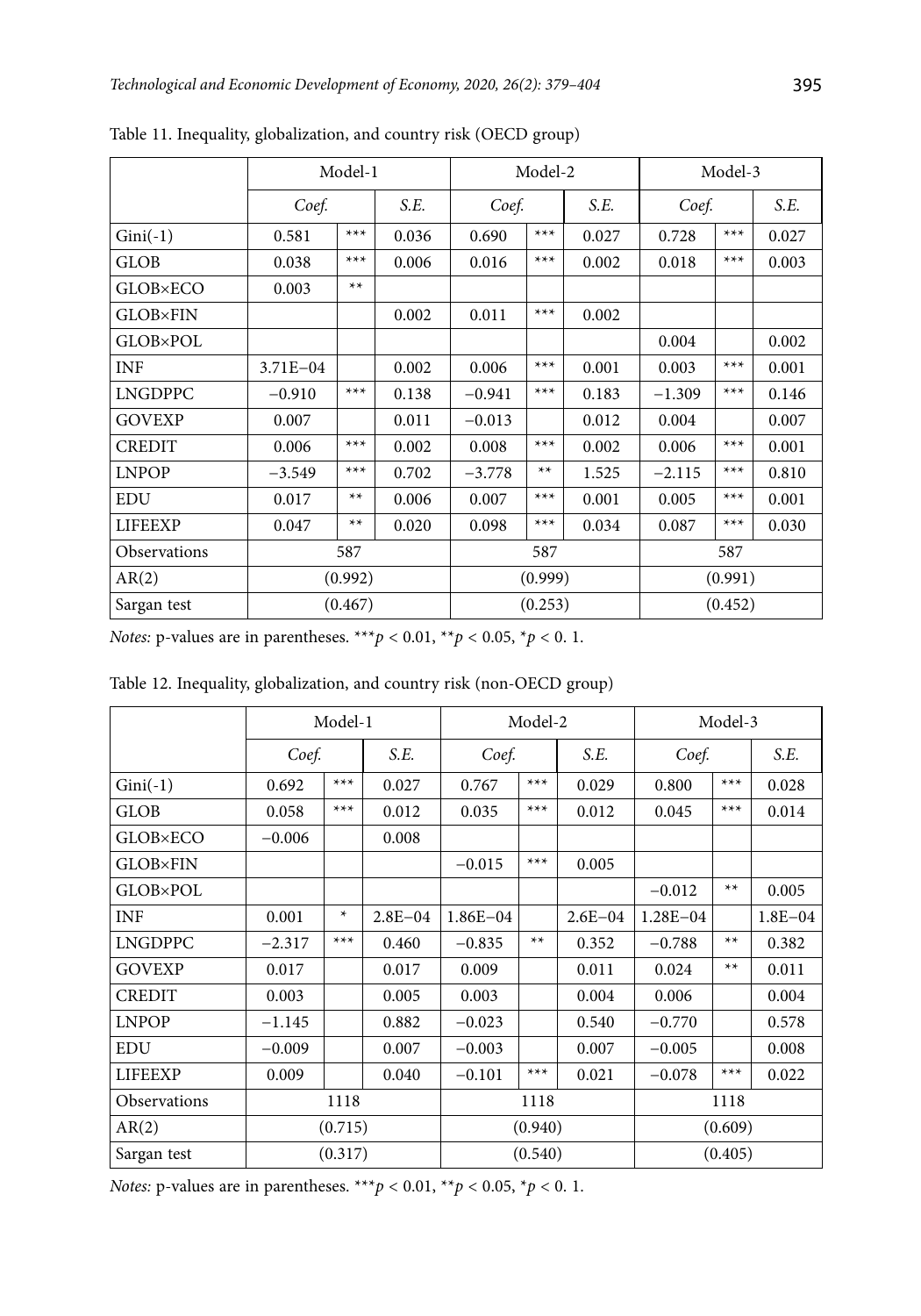## **Conclusions and implications**

This paper explores the impact of economic, social, and political globalizations on income inequality for 121 countries over the period 1984−2014. Using the ICRG data, we ask whether the effect of globalization on inequality depends on different aspects of country risks. The results confirm the important impact of globalization and country risk on inequality. Evidence shows that countries with higher level of globalization are perceived as having high inequality, but the inequality-widening effect diminishes with economic or financial stability. Thus, income inequality may partially overcome by eliminating economic volatility and strengthening financial stability.

As to the effect of each sub-indexes of country risk, evidence also shows that most subindexes of economic and financial risk exert negative effects on income disparity. However, when the effects of globalization are conditional on different sub-indexes of political risk, the impacts of globalization become have become insignificant or even negative. Instead, the interaction effect of globalization and political risk is significantly positive in most cases. Some implications do stand out. Government should devote more effort to formulate specific policies to reduce the income gap. For example, a more specific strategy could be that of creating economic strengths and improving countries' ability to service its financial obligations.

With regard to the results of different income and development sub-panels, we find that the effects of globalization and country risks are dissimilar with these subsample groups. Low-income countries or less developed countries tend to have higher income gap caused by the same level of globalization. A country's stability in financial aspects are more likely to mitigate the inequality-widening impact in low-income or non-OECD countries. Our findings suggest that policymakers should be sensitive to changes in country risk and focus more on risk-reducing in order to improve income distribution.

#### **Acknowledgements**

We would like to thank the editors and two anonymous referee for their helpful suggestion. The authors are listed in alphabetical order and contributed equally to this paper.

## **References**

- Acemoglu, D. (2003). Patterns of skill premia. *Review of Economic Studies*, *70*(2), 199-230. <https://doi.org/10.1111/1467-937X.00242>
- Adam, S. (2008). Globalization and income inequality: implications for intellectual property rights. *Journal of Policy Modeling*, *30*(5), 725-735. <https://doi.org/10.1016/j.jpolmod.2007.10.005>
- Albanesi, S. (2007). Inflation and inequality. *Journal of Monetary Economics*, *54*(4), 1088-1114. <https://doi.org/10.1016/j.jmoneco.2006.02.009>
- Antràs, P., de Gortari, A., & Itskhoki, O. (2017). Globalization, inequality and welfare. *Journal of International Economics*, *108*, 387-412. <https://doi.org/10.1016/j.jinteco.2017.07.009>
- Arellano, M, & Bond, S. (1991). Some tests of specification for panel data: Monte Carlo evidence and an application to employment equations. *Review of Economic Studies*, *58*(2), 277-297. <https://doi.org/10.2307/2297968>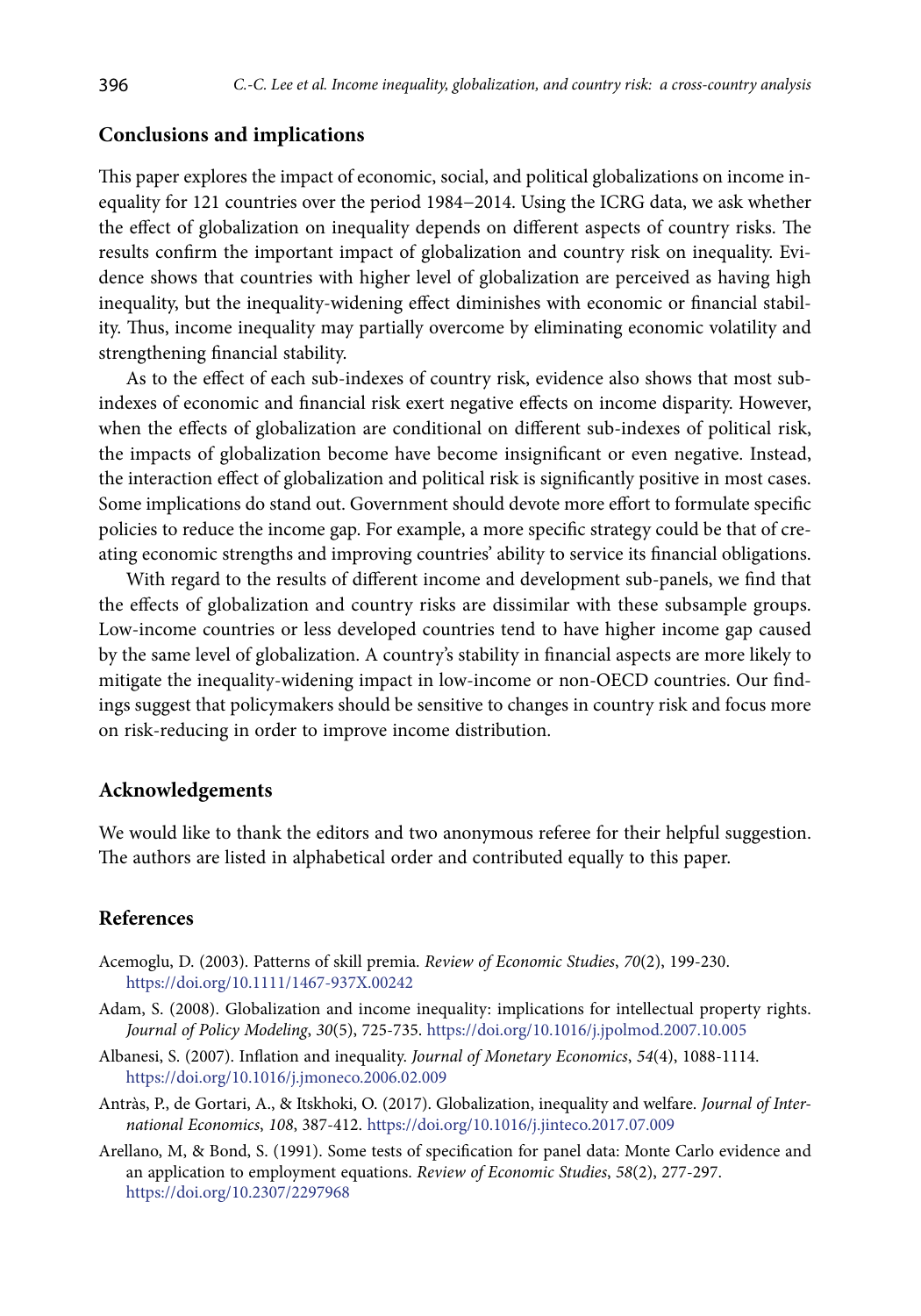- Asteriou, D., Dimelis, S., & Moudatsou, A. (2014). Globalization and income inequality: a panel data econometric approach for the EU27 countries. *Economic Modelling*, *36*, 592-599. <https://doi.org/10.1016/j.econmod.2013.09.051>
- Atkinson, A. B. (1997). Bringing income distribution in from the cold. *Economic Journal*, *107*(441), 297-321.<https://doi.org/10.1111/j.0013-0133.1997.159.x>
- Batuo, M. E., & Asongu, S. A. (2015). The impact of liberalization policies on income inequality in African countries. *Journal of Economic Studies*, *42*(1), 68-100. <https://doi.org/10.1108/JES-05-2013-0065>
- Becerra, O., Cavallo, E., & Scartascini, C. (2012). The politics of financial development: the role of interest groups and government capabilities. *Journal of Banking* & *Finance*, *36*(3), 626-643. <https://doi.org/10.1016/j.jbankfin.2011.10.017>
- Beck, T., Demirgüç-Kunt, A., & Levine, R. (2007). Finance, inequality and the poor. *Journal of Economic Growth*, *12*(1), 27-49. <https://doi.org/10.1007/s10887-007-9010-6>
- Bennett, D. L., & Nikolaev, B. (2017). On the ambiguous economic freedom–inequality relationship. *Empirical Economics*, *53*(2), 717-754. <https://doi.org/10.1007/s00181-016-1131-3>
- Berggren, N. (1999). Economic freedom and equality: friends or foes? *Public Choice*, *100*(3-4), 203-223. <https://doi.org/10.1023/A:1018343912743>
- Bergh, A., & Nilsson, T. (2010). Do liberalization and globalization increase income inequality? *European Journal of Political Economy*, *26*(4), 488-505. <https://doi.org/10.1016/j.ejpoleco.2010.03.002>
- Bergh, A., & Nilsson, T. (2014). Is globalization reducing absolute poverty? *World Development*, *62*, 42-61. <https://doi.org/10.1016/j.worlddev.2014.04.007>
- Blundell, R., & Bond, S. (2000). GMM estimation with persistent panel data: an application to production functions. *Econometric Reviews*, *19*(3), 321-340. <https://doi.org/10.1080/07474930008800475>
- Boubakri, N., Cosset, J. C., Debab, N., & Valéry, P. (2013). Privatization and globalization: an empirical analysis. *Journal of Banking* & *Finance*, *37*(6), 1898-1914. <https://doi.org/10.1016/j.jbankfin.2012.12.014>
- Breen, R., & García‐Peñalosa, C. (2005). Income inequality and macroeconomic volatility: an empirical investigation. *Review of Development Economics*, *9*(3), 380-398. <https://doi.org/10.1111/j.1467-9361.2005.00283.x>
- Bulíř, A. (2001). Income inequality: does inflation matter? *IMF Staff Papers*, *48*(1), 139-159.
- Bumann, S., & Lensink, R. (2016). Capital account liberalization and income inequality. *Journal of International Money and Finance*, *61*, 143-162. <https://doi.org/10.1016/j.jimonfin.2015.10.004>
- Carter, J. (2007). An empirical note on economic freedom and income inequality. *Public Choice*, *130*(1- 2), 163-177. <https://doi.org/10.1007/s11127-006-9078-0>
- Cerny, P. G. (1996). Globalization and other stories: the search for a new paradigm for international relations. *International Journal: Canada's Journal of Global Policy Analysis*, *51*(4), 617-637. <https://doi.org/10.1177/002070209605100402>
- Das, M., & Mohapatra, S. (2003). Income inequality: the aftermath of stock market liberalization in emerging markets. *Journal of Empirical Finance*, *10*(1-2), 217-248. [https://doi.org/10.1016/S0927-5398\(02\)00025-7](https://doi.org/10.1016/S0927-5398(02)00025-7)
- Dawson, J. W. (2003). Causality in the freedom-growth relationship. *European Journal of Political Economy*, *19*(3), 479-495. [https://doi.org/10.1016/S0176-2680\(03\)00009-0](https://doi.org/10.1016/S0176-2680(03)00009-0)
- De Haan J., & Sturm, J. E. (2017). Finance and income inequality: a review and new evidence. *European Journal of Political Economy*, *50*, 171-195. <https://doi.org/10.1016/j.ejpoleco.2017.04.007>
- Delis, M. D., Hasan, I., & Kazakis, P. (2014). Bank regulations and income inequality: empirical evidence. *Review of Finance*, *118*(5), 1811-1846. <https://doi.org/10.1093/rof/rft039>
- Demirgüç-Kunt, A., & Levine, R. (2009). Finance and inequality: theory and evidence. *Annual Review of Financial Economics*, *1*, 287-318. <https://doi.org/10.1146/annurev.financial.050808.114334>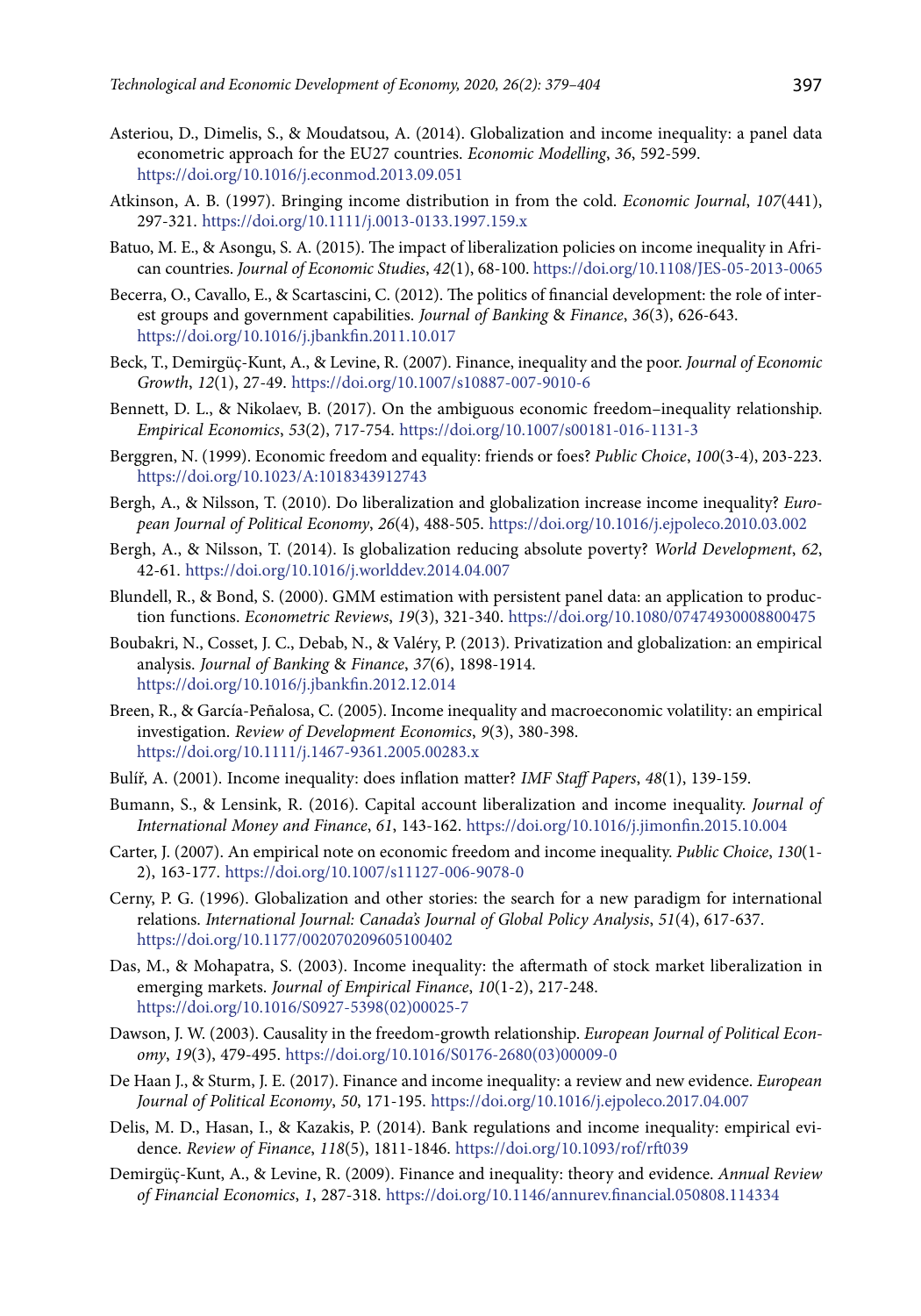- Dobson, S., & Ramlogan-Dobson, C. (2010). Is there a trade-off between inequality and corruption? evidence from Latin America. *Economics Letters*, *107*(2), 102-104. <https://doi.org/10.1016/j.econlet.2009.12.038>
- Dobson, S., & Ramlogan-Dobson, C. (2012). Why is corruption less harmful to income inequality in Latin America? *World Development*, *40*(8), 1534-1545. <https://doi.org/10.1016/j.worlddev.2012.04.015>
- Dreher, A., (2006). Does globalization affect growth? Evidence from a new index of globalization. *Applied Economics*, *38*(10), 1091-1110. <https://doi.org/10.1080/00036840500392078>
- Dreher, A., & Gaston, N. (2007). Has globalisation really had no effect on unions? *Kyklos*, *60*(2), 165- 186. <https://doi.org/10.1111/j.1467-6435.2007.00367.x>
- Dreher, A., & Gaston, N. (2008). Has globalization increased inequality? *Review of International Economics*, *16*(3), 516-536. <https://doi.org/10.1111/j.1467-9396.2008.00743.x>
- Dumitrescu, E. I., & Hurlin, C. (2012). Testing for granger non-causality in heterogeneous panels. *Economic Modelling*, *29*(4), 1450-1460. <https://doi.org/10.1016/j.econmod.2012.02.014>
- Ezcurra, R., & Rodríguez-Pose, A. (2013). Does economic globalization affect regional inequality? a cross-country analysis. *World Development*, *52*, 92-103. <https://doi.org/10.1016/j.worlddev.2013.07.002>
- Feenstra, R. C., & Hanson, G. H. (1996). Foreign investment, outsourcing and relative wages. In R. C. Feenstra, G. M. Grossman, & D. A. Irwin (Eds.), *The political economy of trade policy: papers in honor of Jagdish Bhagwati* (pp. 89-127). Cambridge, MA: MIT Press. <https://doi.org/10.3386/w5121>
- Furceri, D., & Loungani, P. (2018). The distributional effects of capital account liberalization. *Journal of Development Economics*, *130*, 127-144. <https://doi.org/10.1016/j.jdeveco.2017.09.007>
- Galor, O., Moav, O., & Vollrath, D. (2009). Inequality in landownership, the emergence of humancapital promoting institutions, and the great divergence. *Review of Economic Studies*, *76*(1), 143-179. <https://doi.org/10.1111/j.1467-937X.2008.00506.x>
- Galor, O., & Mountford, A. (2008). Trading population for productivity: theory and evidence. *Review of Economic Studies*, *75*(4), 1143-1179. <https://doi.org/10.1111/j.1467-937X.2008.00501.x>
- Gimet, C., & Lagoarde-Segot, T. (2011). A closer look at financial development and income distribution. *Journal of Banking* & *Finance*, *35*(7), 1698-1713. <https://doi.org/10.1016/j.jbankfin.2010.11.011>
- Glaeser, E., Scheinkman, J., & Shleifer, A. (2003). The injustice and inequality. *Journal of Monetary Economics*, *50*(1), 199-222. [https://doi.org/10.1016/S0304-3932\(02\)00204-0](https://doi.org/10.1016/S0304-3932(02)00204-0)
- Graafland, J., & Lous, B. (2018). Economic freedom, income inequality and life satisfaction in OECD Countries. *Journal of Happiness Studies*, *19*(7), 2071-2093.<https://doi.org/10.1007/s10902-017-9905-7>
- Gradstein, M. (2007). Inequality, democracy and the protection of property rights. *Economic Journal*, *117*(516), 252-270. <https://doi.org/10.1111/j.1468-0297.2007.02010.x>
- Held, D., McGrew, A., Goldblatt, D., & Perraton, J. (2000). Rethinking globalization. In D. Held, & A. McGrew (Eds.), *Global transformations reader: an introduction to the globalization debate* (pp. 1-45). Cambridge: Polity Press.
- Kose, M. A., Prasad, E. S., & Terrones, M. E. (2009). Does financial globalization promote risk sharing? *Journal of Development Economics*, *89*(2), 258-270.<https://doi.org/10.1016/j.jdeveco.2008.09.001>
- Lane, P. R. (2013). Financial globalization and the crisis. *Open Economies Review*, *24*(3), 555-580. <https://doi.org/10.1007/s11079-012-9266-0>
- Lee, C. C., & Lee, C. C. (2018). The impact of country risk on income inequality: a multilevel analysis. *Social Indicators Research*, *136*(1), 139-162. <https://doi.org/10.1007/s11205-016-1534-8>
- Lee, C. C., & Lee, C. C. (2019). Oil price shocks and Chinese banking performance: do country risks matter? *Energy Economics*, *77*, 46-53.<https://doi.org/10.1016/j.eneco.2018.01.010>
- Lee, C. C., Lee, C. C., & Chiou, Y. Y. (2017a). Insurance activities, globalization, and economic growth: new methods, new evidence. *Journal of International Financial Markets*, *Institutions and Money*, *51*, 155-170. <https://doi.org/10.1016/j.intfin.2017.05.006>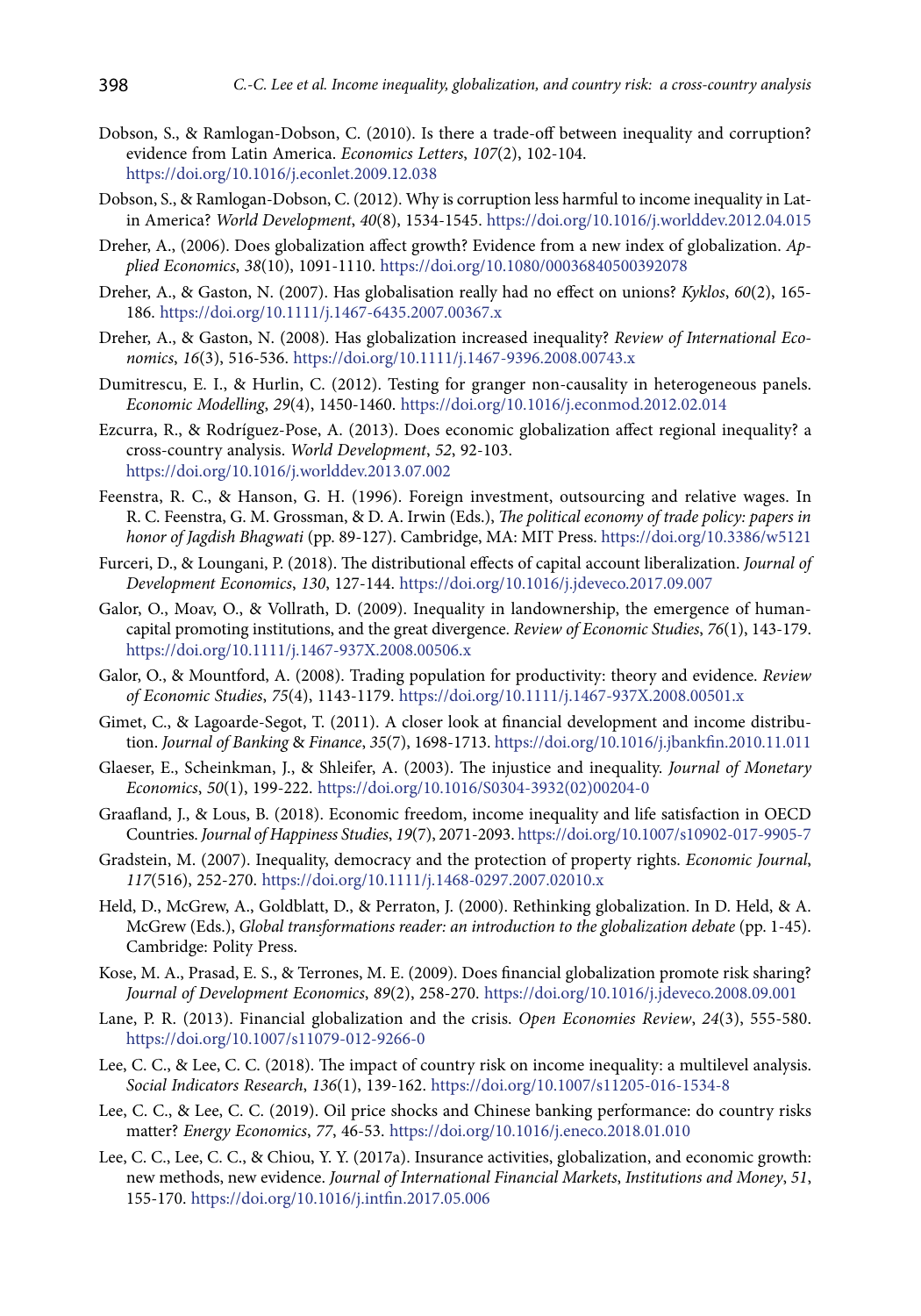- Lee, C. C., Lee, C. C., & Ning, S. L., (2017b). Dynamic relationship of oil price shocks and country risks. *Energy Economics*, *66*, 571-581. <https://doi.org/10.1016/j.eneco.2017.01.028>
- Lopez, J. H. (2004). *Pro-growth*, *pro-poor: Is there a trade off?* (The World Bank Policy Research Working Paper No. 3378). Washington, DC: The World Bank. <https://doi.org/10.1596/1813-9450-3378>
- Mundell, R. A. (1957). International trade and factor mobility. *American Economic Review*, *47*(3), 321- 335. <https://www.jstor.org/stable/1811242>
- Neto, D. G., & Veiga, F. J. (2013). Financial globalization, convergence and growth: the role of foreign direct investment. *Journal of International Money and Finance*, *37*, 161-186. <https://doi.org/10.1016/j.jimonfin.2013.04.005>
- Pástor, L., & Veronesi, P. (2006). Uncertainty about government policy and stock prices. *Journal of Finance*, *67*(4), 1219-1264. <https://doi.org/10.1111/j.1540-6261.2012.01746.x>
- Rugman, A. M. (2001). VIEWPOINT: the myth of global strategy. *International Marketing Review*, *18*(6), 583-588. <https://doi.org/10.1108/EUM0000000006300>
- Solt, F. (2009). Standardizing the world income inequality database. *Social Science Quarterly*, *90*(2), 231-242.<https://doi.org/10.1111/j.1540-6237.2009.00614.x>
- Scully, G. W. (2002). Economic freedom, government policy and the trade-off between equity and economic growth. *Public Choice*, *113*, 77-96. <https://doi.org/10.1023/A:1020308831424>
- Tebaldi, E., & Mohan, R. (2010). Institutions and poverty. *Journal of Development Studies*, *46*(6), 1047- 1066. <https://doi.org/10.1080/00220380903012730>
- Turnovsky, S. J., & Rojas-Vallejos, J. (2018). The distributional consequences of trade liberalization: consumption tariff versus investment tariff reduction. *Journal of Development Economics*, *134*, 392-415. <https://doi.org/10.1016/j.jdeveco.2018.06.001>

World Development Indicators. (2015). *World Development Report*. The World Bank, Washington, DC.

# **APPENDIX**

|  |  | Table A1. Survey on globalization-inequality nexus |  |  |
|--|--|----------------------------------------------------|--|--|
|--|--|----------------------------------------------------|--|--|

| Authors<br><b>Measures</b>     |                                                                             | Sample                                 | Method                                                    | Conclusion                                                                                                                 |  |
|--------------------------------|-----------------------------------------------------------------------------|----------------------------------------|-----------------------------------------------------------|----------------------------------------------------------------------------------------------------------------------------|--|
| Asteriou et al.<br>(2014)      | Trade / GDP<br>Capital account<br>openness<br>(Chen-Ito index)<br>FDI / GDP | EU-27 countries<br>over<br>1995-2009   | Panel regression<br>models<br>Dynamic panel<br><b>GMM</b> | Trade openness<br>reduces inequality<br>Capital account<br>openness increases<br>inequality<br>FDI increases<br>inequality |  |
| Antràs et al.<br>(2017)        | Trade integration                                                           | <b>United States</b><br>over 1979-2007 | Quantitative<br>exploration                               | Trade integration<br>increases inequality                                                                                  |  |
| Feenstra and<br>Hanson (1996)  | FDI inflows                                                                 | Mexico over<br>1975-1988               | OLS and<br>instrumental<br>variables approach             | FDI increases<br>inequality                                                                                                |  |
| Bumann and<br>Lensink $(2016)$ | Capital account<br>openness<br>(Chen-Ito index)                             | 106 countries<br>over 1973-2008        | Dynamic panel<br><b>GMM</b>                               | Capital account<br>openness reduces<br>inequality                                                                          |  |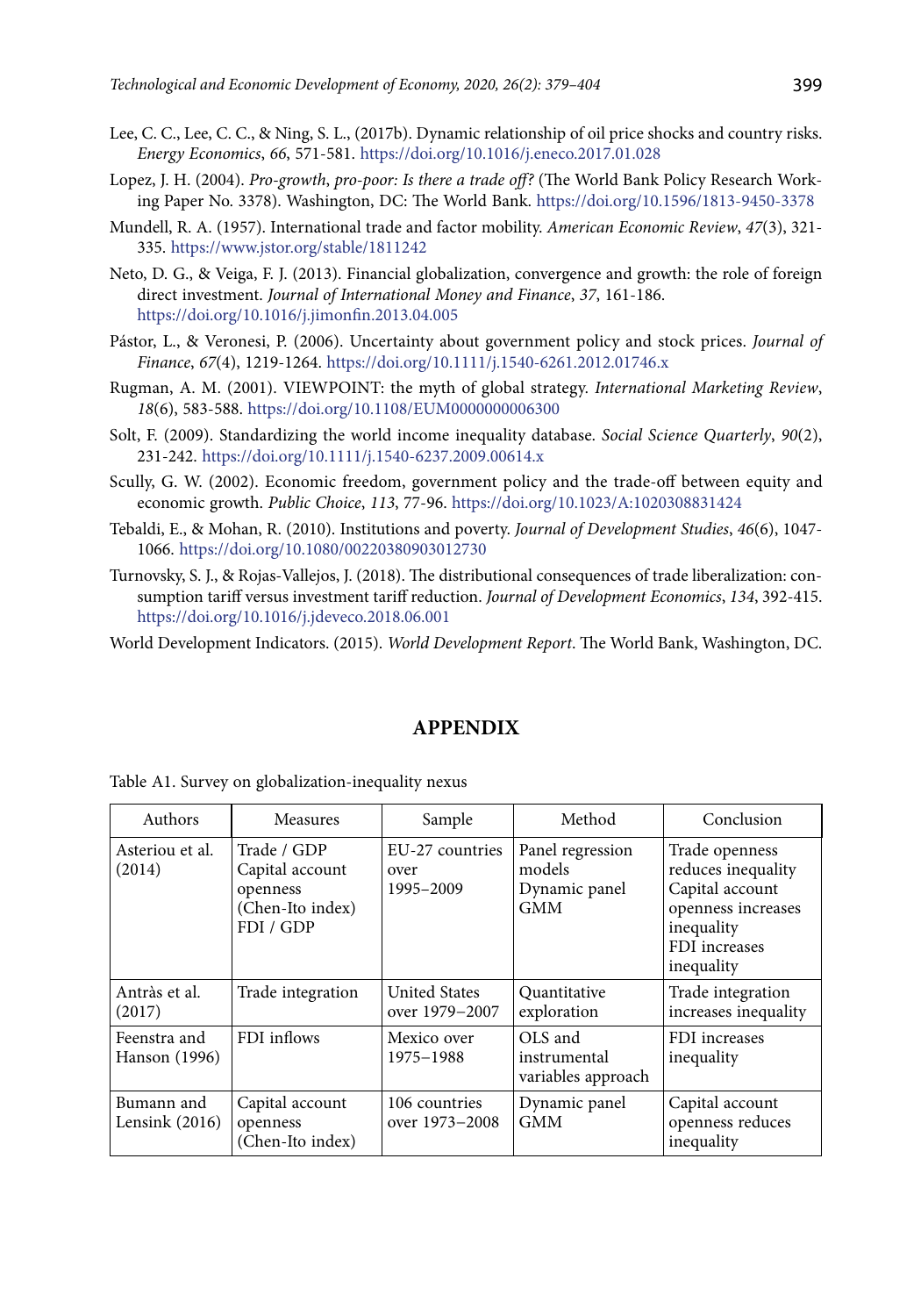|  | End of Table A1 |
|--|-----------------|
|--|-----------------|

| Authors                                 | Measures                                                     | Sample                          | Method                                                    | Conclusion                                                                                               |
|-----------------------------------------|--------------------------------------------------------------|---------------------------------|-----------------------------------------------------------|----------------------------------------------------------------------------------------------------------|
| Furceri and<br>Loungani<br>(2018)       | Capital account<br>openness<br>(Chen-Ito index)              | 149 countries<br>over 1970-2010 | Panel regression<br>models<br>Dynamic panel<br><b>GMM</b> | Capital account<br>openness increases<br>inequality                                                      |
| Dreher and<br>Gaston (2008)             | KOF globalization<br>index                                   | 100 countries<br>over 1970–2000 | Panel regression<br>models<br>Dynamic panel<br><b>GMM</b> | Globalization<br>increases inequality                                                                    |
| Bergh and<br>Nilsson (2010)             | KOF globalization<br>index<br>Economic Freedom<br>Index      | 80 countries<br>over 1970-2005  | Panel regression<br>models<br>Dynamic panel<br><b>GMM</b> | Social globalization<br>increase inequality<br>Trade openness<br>and deregulation<br>increase inequality |
| Ezcurra and<br>Rodríguez-Pose<br>(2013) | KOF globalization<br>index<br>Economic Freedom<br>Index      | 47 countries<br>over 1990–2007  | Pooled OLS<br>approach                                    | Economic<br>globalization<br>increases inequality                                                        |
| De Haan and<br>Sturm (2017)             | Index of Abiad<br>et al. (2010)<br>Economic Freedom<br>Index | 121 countries<br>over 1975-2005 | Panel regression<br>models                                | Financial<br>liberalization<br>increases inequality                                                      |
| Graafland and<br>Lous $(2018)$          | Economic Freedom<br>Index                                    | 21 countries<br>over 1990–2014  | Panel regression<br>models                                | Economic freedom<br>increases inequality                                                                 |

Table A2. List of countries classified by income level

|                   | High-income (41 countries) |                 | Low-income (80 countries)  |            |                       |
|-------------------|----------------------------|-----------------|----------------------------|------------|-----------------------|
| Australia         | Kuwait                     | Albania         | Ecuador                    | Madagascar | Romania               |
| Austria           | Latvia                     |                 | Malawi<br>Algeria<br>Egypt |            | Russian<br>Federation |
| Bahamas           | Lithuania                  | Angola          | El Salvador                | Malaysia   | Senegal               |
| Belgium           | Luxembourg                 | Argentina       | Gambia                     | Mali       | Serbia                |
| Canada            | Malta                      | Armenia         | Ghana                      | Mexico     | Sierra Leone          |
| Chile             | <b>Netherlands</b>         | Bangladesh      | Guatemala                  | Moldova    | South Africa          |
| Cyprus            | New Zealand                | <b>Belarus</b>  | Guinea                     | Mongolia   | Sri Lanka             |
| Czech<br>Republic | Norway                     | <b>Bolivia</b>  | Guinea-Bissau              | Morocco    | Sudan                 |
| Denmark           | Poland                     | <b>Botswana</b> | Guyana                     | Mozambique | Suriname              |
| Estonia           | Portugal                   | <b>Brazil</b>   | Honduras                   | Myanmar    | Tanzania              |
| Finland           | Oatar                      | Bulgaria        | India                      | Namibia    | Thailand              |
| France            | Slovakia                   | Burkina Faso    | Indonesia                  | Nicaragua  | Togo                  |
| Germany           | Slovenia                   | Cameroon        | Iran                       | Niger      | Tunisia               |
| Greece            | Spain                      | China           | Jamaica                    | Nigeria    | Turkey                |
| Hungary           | Sweden                     | Colombia        | Jordan                     | Pakistan   | Uganda                |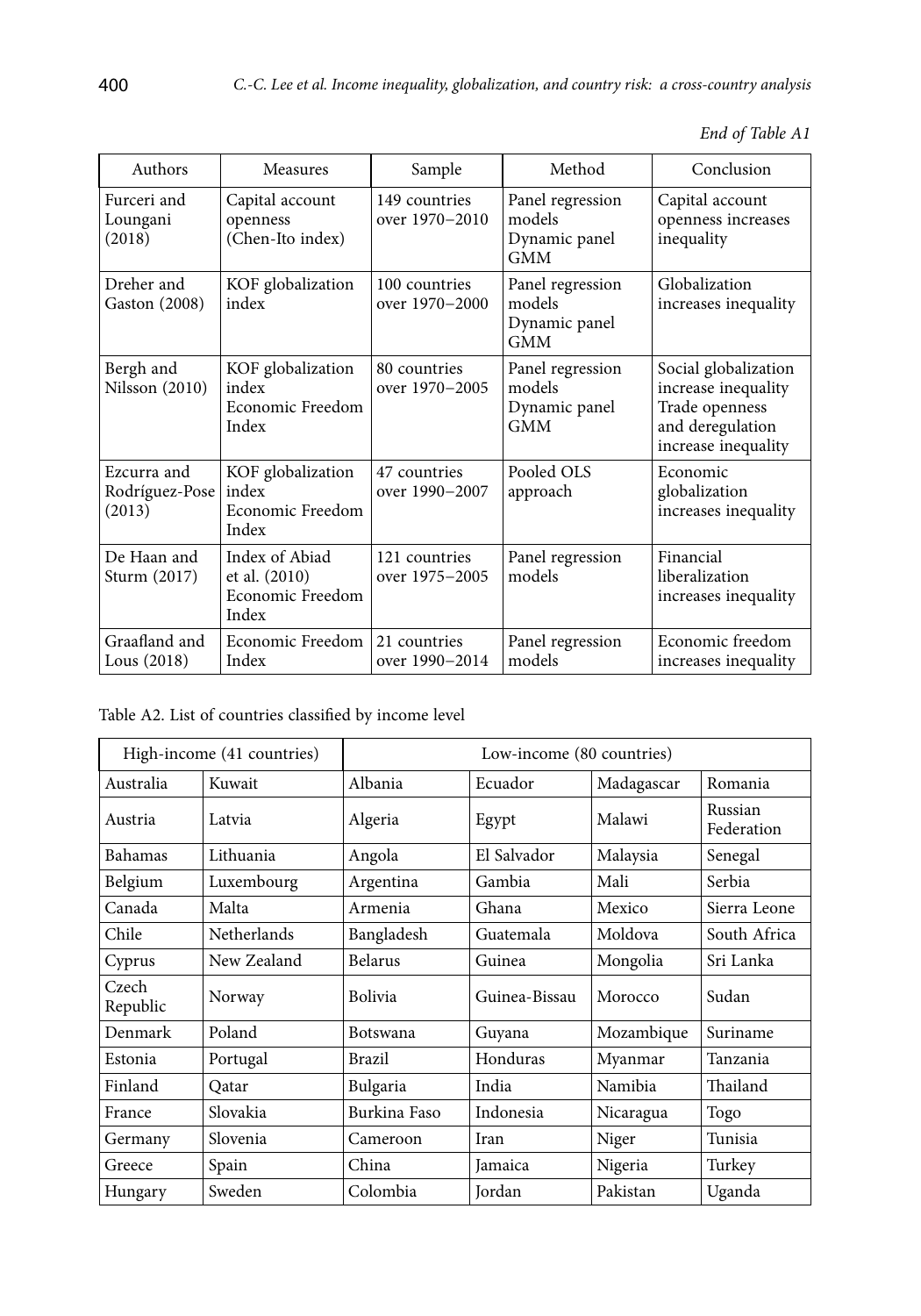|             | High-income (41 countries) | Low-income (80 countries) |            |                     |           |  |  |
|-------------|----------------------------|---------------------------|------------|---------------------|-----------|--|--|
| Iceland     | Switzerland                | Congo, Dem.<br>Rep.       | Kazakhstan | Panama              | Ukraine   |  |  |
| Ireland     | Trinidad<br>and Tobago     | Costa Rica                | Kenya      | Papua New<br>Guinea | Venezuela |  |  |
| Israel      | United Kingdom             | Cote d'Ivoire             | Lebanon    | Paraguay            | Vietnam   |  |  |
| Italy       | <b>United States</b>       | Croatia                   | Liberia    | Peru                | Yemen     |  |  |
| Japan       | Uruguay                    | Dominican<br>Republic     | Libya      | Philippines         | Zimbabwe  |  |  |
| Korea, Rep. |                            |                           |            |                     |           |  |  |

*End of Table A2*

*Notes:* Based on 2016 GNI per capita, countries are classified as low-income group (\$12,235 or less) and high-income group (\$12,235 or more).

Table A3. List of countries classified by development level

|                   | OECD (36 countries)  |                       | Non-OECD (85 countries) |                       |                        |  |  |  |
|-------------------|----------------------|-----------------------|-------------------------|-----------------------|------------------------|--|--|--|
| Australia         | Korea, Rep.          | Albania               | Ecuador                 | Malawi                | Senegal                |  |  |  |
| Austria           | Latvia               | Algeria               | Egypt                   | Malaysia              | Serbia                 |  |  |  |
| Belgium           | Lithuania            | Angola                | El Salvador             | Mali                  | Sierra Leone           |  |  |  |
| Canada            | Luxembourg           | Argentina             | Gambia                  | Malta                 | South Africa           |  |  |  |
| Chile             | Mexico               | Armenia               | Ghana                   | Moldova               | Sri Lanka              |  |  |  |
| Czech<br>Republic | Netherlands          | Bahamas               | Guatemala               | Mongolia              | Sudan                  |  |  |  |
| Denmark           | New Zealand          | Bangladesh            | Guinea                  | Morocco               | Suriname               |  |  |  |
| Estonia           | Norway               | <b>Belarus</b>        | Guinea-Bissau           | Mozambique            | Tanzania               |  |  |  |
| Finland           | Poland               | Bolivia               | Guyana                  | Myanmar               | Thailand               |  |  |  |
| France            | Portugal             | Botswana              | Honduras                | Namibia               | Togo                   |  |  |  |
| Germany           | Slovakia             | <b>Brazil</b>         | India                   | Nicaragua             | Trinidad<br>and Tobago |  |  |  |
| Greece            | Slovenia             | Bulgaria              | Indonesia               | Niger                 | Tunisia                |  |  |  |
| Hungary           | Spain                | Burkina Faso          | Iran                    | Nigeria               | Uganda                 |  |  |  |
| Iceland           | Sweden               | Cameroon              | <b>Jamaica</b>          | Pakistan              | Ukraine                |  |  |  |
| Ireland           | Switzerland          | China                 | <b>Jordan</b>           | Panama                | Uruguay                |  |  |  |
| Israel            | Turkey               | Colombia              | Kazakhstan              | Papua New<br>Guinea   | Venezuela              |  |  |  |
| Italy             | United<br>Kingdom    | Congo, Dem. Rep.      | Kenya                   | Paraguay              | Vietnam                |  |  |  |
| Japan             | <b>United States</b> | Costa Rica            | Kuwait                  | Peru                  | Yemen                  |  |  |  |
|                   |                      | Cote d'Ivoire         | Lebanon                 | Philippines           | Zimbabwe               |  |  |  |
|                   |                      | Croatia               | Liberia                 | Oatar                 |                        |  |  |  |
|                   |                      | Cyprus                | Libya                   | Romania               |                        |  |  |  |
|                   |                      | Dominican<br>Republic | Madagascar              | Russian<br>Federation |                        |  |  |  |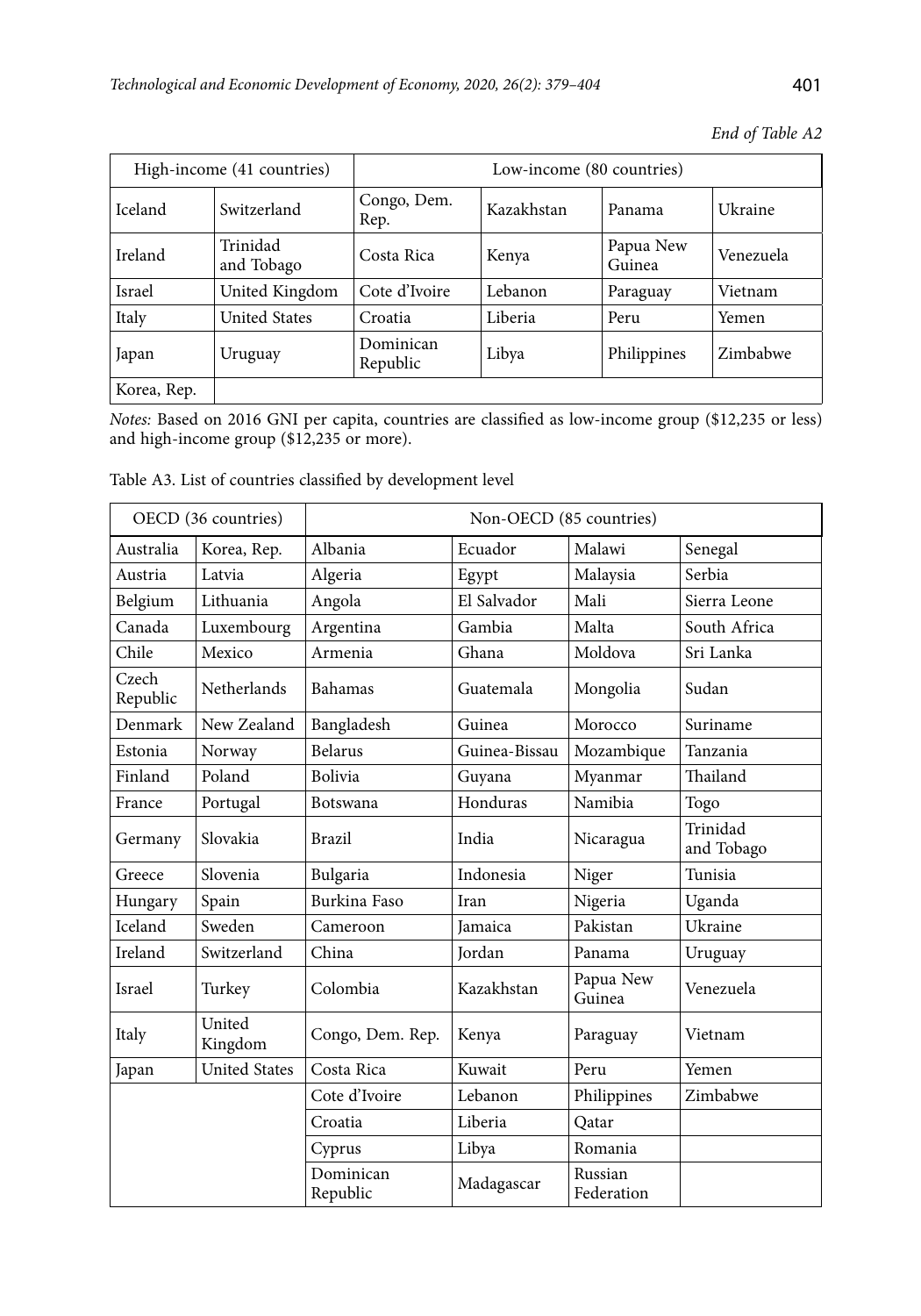| Variable                                 | Definition                                                                                                                                                                                                                                                                                                                | Source      |
|------------------------------------------|---------------------------------------------------------------------------------------------------------------------------------------------------------------------------------------------------------------------------------------------------------------------------------------------------------------------------|-------------|
| Net Gini<br>Coefficient<br>(Gini)        | An assessment of income inequality, with 0 being low and 100 being high                                                                                                                                                                                                                                                   | SWIID       |
| Overall<br>globalization<br>(OVERGLOB)   | An overall assessment of economic, social and political globalizations                                                                                                                                                                                                                                                    | <b>KOF</b>  |
| Economic<br>globalization<br>(ECOGLOB)   | An assessment of actual flows and restriction                                                                                                                                                                                                                                                                             | KOF         |
| Social<br>globalization<br>(SOCGLOB)     | An assessment of personal contact, information flows, and culture<br>proximity                                                                                                                                                                                                                                            | <b>KOF</b>  |
| Political<br>globalization<br>(POLGLOB)  | An assessment of countries' embassies in country, membership in<br>international organizations, and participation in U.N. Security Council<br>missions                                                                                                                                                                    | <b>KOF</b>  |
| Economic<br><b>Risk Rating</b><br>(ECON) | An assessment of risk for per capita GDP, GDP growth, inflation, budget<br>balance, and current account, with 0 being high and 50 being low                                                                                                                                                                               | <b>ICRG</b> |
| Financial Risk<br>Rating<br>(FIN)        | An assessment of risk for foreign debt, debt service, current account,<br>international liquidity, and exchange rate stability, with 0 being high<br>and 50 being low                                                                                                                                                     | <b>ICRG</b> |
| Political Risk<br>Rating<br>(POL)        | An assessment of risk for government stability, socioeconomic<br>conditions, investment profile, internal conflict, external conflict,<br>corruption, military in politics, religious tensions, law and order, ethnic<br>tensions, democratic accountability, bureaucracy quality, with 0 being<br>high and 100 being low | <b>ICRG</b> |
| Inflation<br>(INF)                       | Annual percentage change of CPI inflation rate                                                                                                                                                                                                                                                                            | <b>WDI</b>  |
| GDP per<br>capita<br>(LNGPDPC)           | Natural logarithm of the GDP per capita                                                                                                                                                                                                                                                                                   | WDI         |
| Government<br>expenditure<br>(GOVEXP)    | Government expenditures as a percentage of GDP                                                                                                                                                                                                                                                                            | WDI         |
| Private sector<br>credit<br>(CREDIT)     | Financial intermediary credits as a percentage of the private sector                                                                                                                                                                                                                                                      | <b>WDI</b>  |
| Population<br>(LNPOP)                    | Natural logarithm of the population                                                                                                                                                                                                                                                                                       | WDI         |
| Education<br>(EDU)                       | Secondary school enrolment as a percentage of the population                                                                                                                                                                                                                                                              | WDI         |
| Life<br>expectancy<br>(LIFEEXP)          | Life expectancy at birth (years)                                                                                                                                                                                                                                                                                          | WDI         |

|  |  |  |  |  |  |  | Table A4. List of variables, definitions and data sources |  |  |  |
|--|--|--|--|--|--|--|-----------------------------------------------------------|--|--|--|
|--|--|--|--|--|--|--|-----------------------------------------------------------|--|--|--|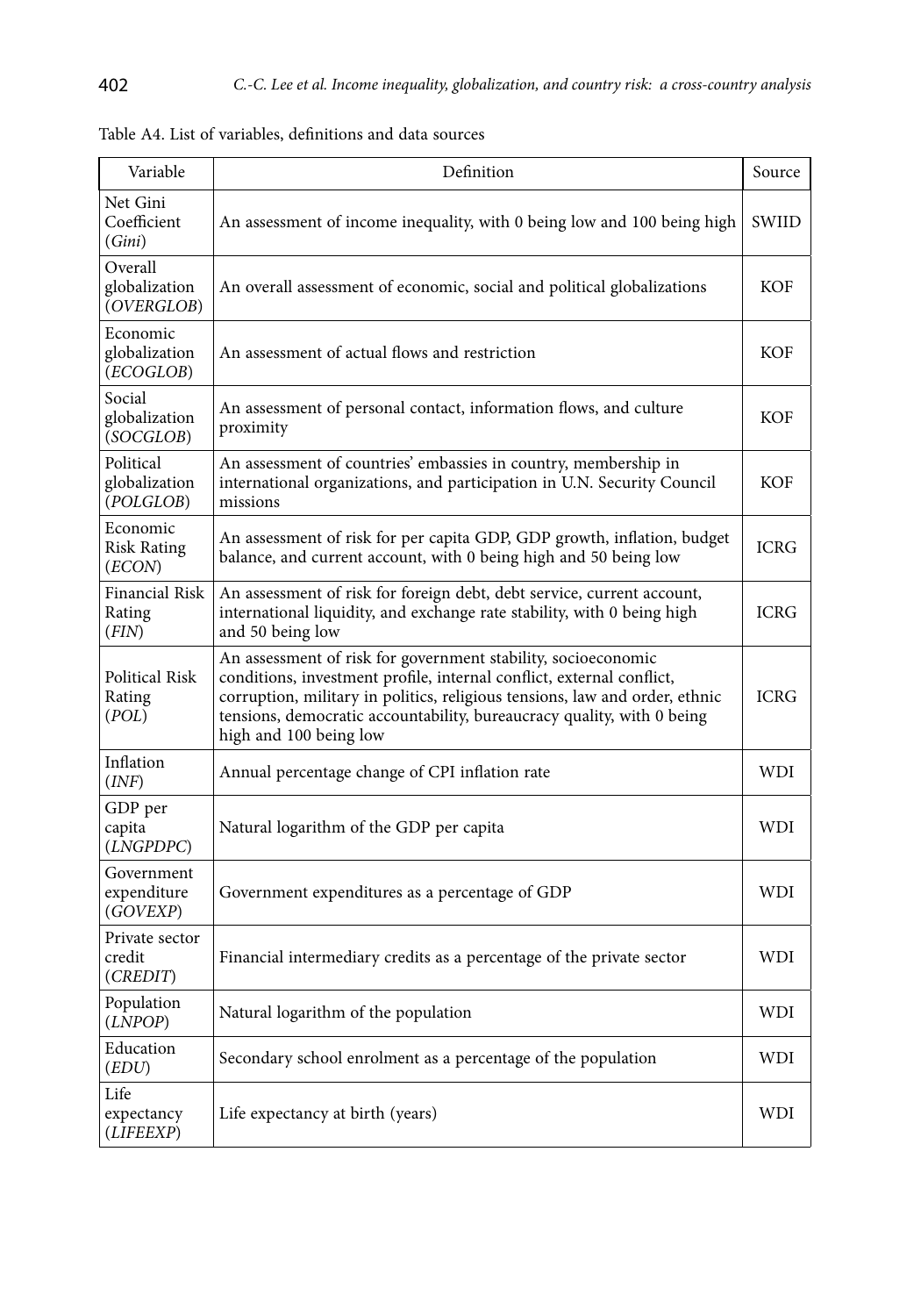|                   | Model-1       |        |              | Model-2       |        |              | Model-3      |        |              | Model-4      |       |              |
|-------------------|---------------|--------|--------------|---------------|--------|--------------|--------------|--------|--------------|--------------|-------|--------------|
|                   | Coef.         |        | S.E.         | Coef.         |        |              | Coef.        |        | S.E.         | Coef.        | S.E.  |              |
| $Gini(-1)$        | 0.669         | $***$  | 0.020        | 0.620         | $***$  | 0.019        | 0.650        | $***$  | 0.019        | 0.664        | ***   | 0.010        |
| <b>OVERGLOB</b>   | 0.006         |        | 0.051        |               |        |              |              |        |              |              |       |              |
| <b>ECOGLOB</b>    |               |        |              | 0.068         | $\ast$ | 0.036        |              |        |              |              |       |              |
| <b>SOCGLOB</b>    |               |        |              |               |        |              | 0.067        |        | 0.045        |              |       |              |
| <b>POLGLOB</b>    |               |        |              |               |        |              |              |        |              | 0.004        |       | 0.020        |
| GLOB <sup>2</sup> | $-1.24E - 04$ |        | 3.97E-04     | $-4.52E - 04$ |        | $2.76E - 04$ | $-0.001$     |        | $4.44E - 04$ | $1.43E - 05$ |       | $1.56E - 04$ |
| COMR              | 0.005         |        | 0.008        | 0.021         | $***$  | 0.008        | 0.002        |        | 0.006        | 0.015        | ***   | 0.004        |
| INF               | 5.95E-05      |        | $1.22E - 04$ | 2.79E-04      |        | $3.16E - 04$ | $1.28E - 04$ |        | $1.39E - 04$ | 0.001        | $***$ | $3.55E - 04$ |
| <b>LNGDPPC</b>    | $-1.091$      |        | 0.665        | $-1.145$      | $**$   | 0.536        | $-1.083$     | ×.     | 0.581        | $-1.407$     | ***   | 0.320        |
| <b>GOVEXP</b>     | $-0.027$      |        | 0.025        | 0.029         |        | 0.020        | $-0.017$     |        | 0.024        | $-0.004$     |       | 0.011        |
| <b>CREDIT</b>     | 0.008         | $**$   | 0.004        | 0.005         |        | 0.004        | 0.007        | $\ast$ | 0.004        | 0.001        |       | 0.002        |
| <b>LNPOP</b>      | 3.009         | $**$   | 1.450        | 1.349         |        | 1.335        | 0.407        |        | 2.210        | 1.632        | $***$ | 0.418        |
| EDU               | 0.017         | $\ast$ | 0.009        | 0.007         |        | 0.006        | 0.017        | **     | 0.008        | 0.007        | **    | 0.003        |
| <b>LIFEEXP</b>    | $-0.235$      | $***$  | 0.064        | $-0.188$      | $***$  | 0.066        | $-0.164$     | $**$   | 0.069        | $-0.106$     | $***$ | 0.029        |
| Observations      | 1741          |        | 1741         |               |        | 1741         |              |        | 1741         |              |       |              |
| AR(2)             | (0.112)       |        | (0.153)      |               |        | (0.225)      |              |        | (0.400)      |              |       |              |
| Sargan test       | (0.680)       |        | (0.159)      |               |        | (0.595)      |              |        | (0.510)      |              |       |              |

Table A5. Income inequality and globalization, dynamic GMM analysis (an additional squared term and country risk)

Table A6. Dumitrescu-Hurlin Granger causality test

| Hypothesis:                 | W-Statistic | Zbar-Statistic |
|-----------------------------|-------------|----------------|
| $OVERGLOB \rightarrow Gini$ | $6.229***$  | $19.253***$    |
| $Gini \rightarrow OVERGLOB$ | $2.564***$  | $5.106***$     |
| $ECOGLOB \rightarrow Gini$  | $4.756***$  | $13.569***$    |
| $Gini \rightarrow ECOGLOB$  | $2.798***$  | $6.011***$     |
| $SOCGLOB \rightarrow Gini$  | $5.813***$  | $17.649***$    |
| $Gini \rightarrow SOCGLOB$  | $2.963***$  | $6.648***$     |
| $POLGLOB \rightarrow Gini$  | $5.287***$  | $15.618***$    |
| $Gini \rightarrow POLGLOB$  | $2.628***$  | $5.354***$     |

*Notes:* \*\*\**p* < 0.01, \*\**p* < 0.05, \**p* < 0. 1.